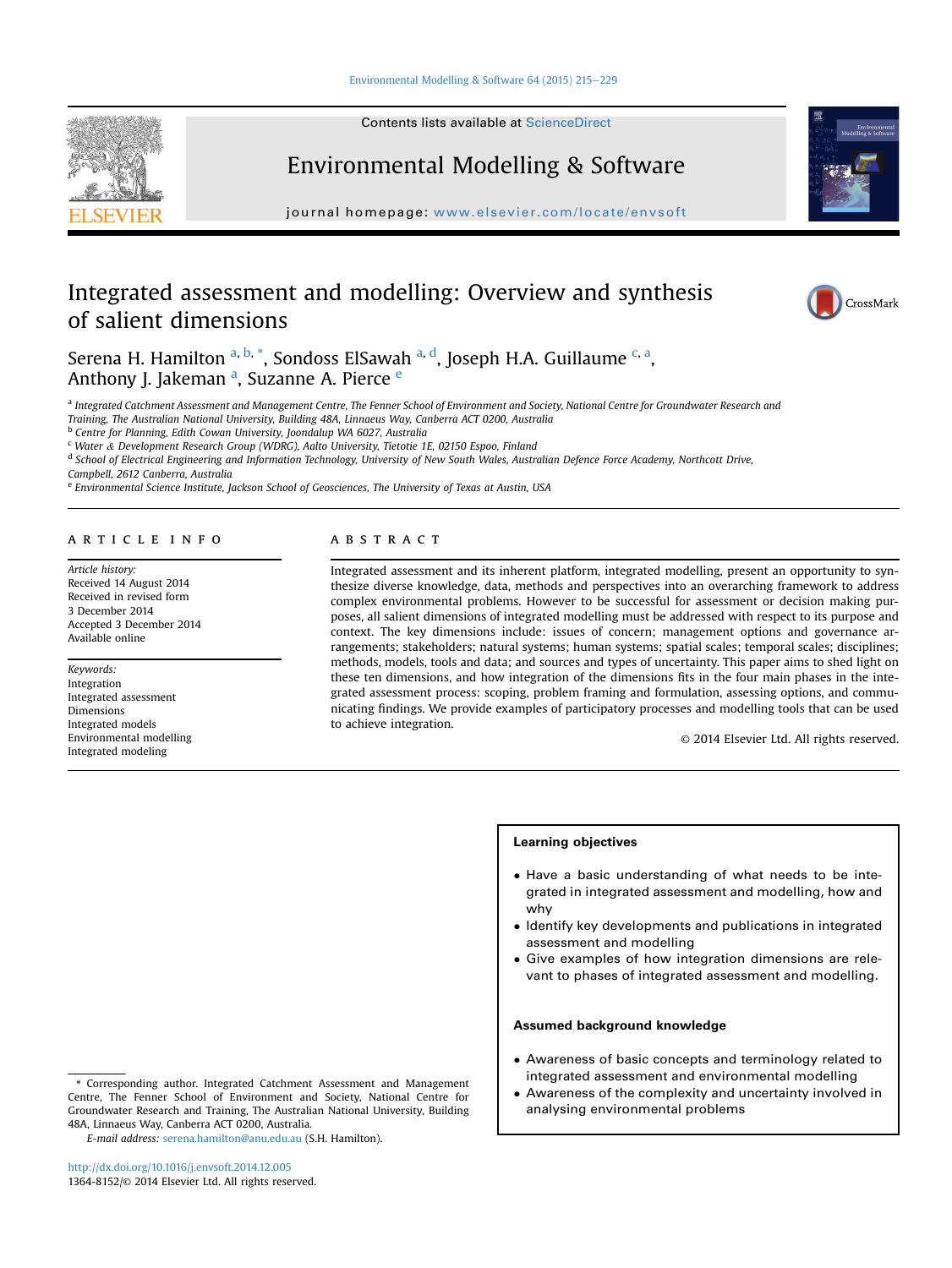# 1. Introduction

The impacts and causes of environmental problems transcend the boundaries of sectors, disciplines, system components and other divides. This has driven the need for integrated assessment (IA), a process that combines multiple and diverse components across their social, organizational and conceptual boundaries to provide a comprehensive analysis of the problem. Integrated modelling (IM) facilitates this by providing a single platform to explore the linkages and feedbacks between different system components, including the social, economic and ecological implications of different natural or anthropogenic factors. IM is generally considered the key tool for performing the IA process as it has the capacity to help deliver a systematic and transparent approach to integration. Together, integrated assessment and modelling (IAM) can help decision-makers develop policies to managing environmental resources and assets in a way that delivers acceptable environmental and socioeconomic outcomes. More broadly, effective use of IAM supports social learning by promoting a scienceinformed dialogue about the future.

The meta-discipline of IA first emerged in the context of global change problems to overcome limitations of traditional disciplinary methodologies, which were ineffective in handling the complex feedbacks and interactions of socio-ecological systems ([Funtowicz](#page-12-0) [and Ravetz, 1993](#page-12-0); [Rotmans, 1998\)](#page-13-0). On looking into the historical evolution of IAM, one can distinguish three phases. Although [White](#page-13-0) [\(1969\)](#page-13-0) has long recognized the need for integration to consider the "multiple purposes" and "multiple means" of water management, it was not until the 1990s when IAM was explicitly recognized (i.e. the inception phase). [Mitchell \(1990\)](#page-13-0) talked about integrating three aspects of water systems: surface water and groundwater, and quantity and quality; water and land interactions; and interrelationships with social and economic development. During the inception phase, the concept of IAM was defined and its practices became more established, with much of this work emanating from research in climate change, energy and economics [\(Dowlatabadi, 1995; Risbey](#page-12-0) [et al., 1996; Rotmans and van Asselt, 1996: Rotmans, 1998; Toth](#page-12-0) [and Hizsnyik, 1998; Weyant et al., 1996\)](#page-12-0). Reflecting on this period, [Hoekstra \(1998\)](#page-12-0) commented that: "the [integration] concept is still crystallizing, both in theory and practice". In the 2000s, many of the foundations in the IAM were cemented (i.e. the foundational phase). These included: drawing frameworks, features and principles of the approach (e.g. [Hare and Pahl-Wostl, 2002;](#page-12-0) [Parker et al., 2002](#page-13-0); [Jakeman and Letcher, 2003](#page-12-0)); crafting the methodology (e.g. [Dewulf et al., 2005; Castelletti and Soncini-Sessa, 2006](#page-12-0); [Jakeman et](#page-12-0) [al., 2006;](#page-12-0) [Newham et al., 2007\)](#page-13-0), and showcasing its utility through case studies (e.g. [Croke et al., 2007; Liu et al. 2008\)](#page-12-0). The field is now in a maturity phase. The accumulated learning and experience as well as the advancements in related modelling and computing fields have allowed for addressing more sophisticated topics, such as good modelling practices (e.g. [Van Delden et al., 2011](#page-13-0)), role of software development and computing platforms (e.g. [Larocque et al., 2014\)](#page-12-0), and uncertainty management [\(Haasnoot et al., 2014\)](#page-12-0).

Whereas there is a wide consensus on the need for integration (e.g. [Medema et al., 2008\)](#page-13-0), there is less agreement on what integration really means [\(Hering and Ingold, 2012\)](#page-12-0), and how it can be effectively incorporated into modelling processes. Integration is defined as "the making up or composition of a whole by adding together or combining the separate parts or elements" ([Oxford](#page-13-0) [English Dictionary, 2014](#page-13-0)). In this paper, we aim to shed light on what constitutes "integration" in IM, and how it is incorporated into the various activities of IA in order to improve the way we communicate about what and how to integrate. In this paper, IAM is considered as the integration of components across and within ten interrelated dimensions ([Fig. 1\)](#page-2-0). IAM should be a problem-driven process and the first three dimensions correspond to key drivers for integration, namely the need to account for multiple i) issues of concern, ii) governance settings, and iii) stakeholders. This in turn requires the integration of multiple, iv) natural and v) human systems, and vi) spatial and vii) temporal scales. The remaining three dimensions represent the methodological aspects related to integrating viii) disciplines, ix) methods, models, other tools and data, and x) sources and types of uncertainty. There is overlap between some of these ten dimensions, for example it is acknowledged that stakeholders and governance settings are a part of the human setting. However each of the ten dimensions is distinguished as a salient dimension of IAM. The IAM process and its outputs can be rendered inadequate with a lack of careful consideration and appropriate treatment of any one dimension.

The idea of integration as a multi-dimensional concept is not new (see [Table 1](#page-2-0) for examples). In the context of integrated assessment, [Parker et al. \(2002\), Jakeman and Letcher \(2003\)](#page-13-0) and [Kelly et al. \(2013\)](#page-12-0) consider integration across five broad categories issues, stakeholders, disciplines, processes and models, and scales. In the context of integrated research in environmental science and policy, [van Kerkhoff \(2005\)](#page-13-0) identified integration across 12 thematic categories; six of these categories involve integration within the research sector (e.g. disciplines, research issues, research and teaching, research methods etc.), one category represented worldviews, and the final five categories related to integration between research and non-research organisations.

[Janssen \(2009\)](#page-12-0) considered integration as the communication process of combining different elements (including tools, disciplines, scales etc.) and identified five types of integration  $-$  methodological, social, semantic, technical and institutional. [Strasser et al.](#page-13-0) [\(2014\)](#page-13-0) distinguished three dimensions of integration from a theoretical perspective, related to the integration of different linguistic expressions and communicative practices (communicative), interests and activities (social), and knowledge bases including theoretical concepts and methods (cognitive). The integration dimensions by [Janssen \(2009\)](#page-12-0) and [Strasser et al. \(2014\)](#page-13-0) were characterised in the context of agricultural systems and climate change research, respectively, but are applicable to all interdisciplinary fields.

[J](#page-12-0)ø[nch-Clausen and Fugl \(2001\)](#page-12-0) discussed the concept of integrated water resources management as the integration of two  $categories - the 'natural system' and the 'human system'.  $According to the image.$$ ing to their categorisation, integration in the natural system included links between: i) land and water, ii) surface water and groundwater management, iii) water quantity and quality, iv) upstream and downstream zones, and v) freshwater and coastal zone management. The associated integration in the human system involves: i) holistic management across all levels of institutions, ii) considering water use, development and risk in all economic development planning processes for all sectors, iii) linking water resources management and poverty alleviation, iv) linking water resources management to national security and trade policies, and v) stakeholder engagement in the planning and decision process.

The ten dimensions identified in this paper are intended to capture both the integration of different components from the real world system (as in [Jønch-Clausen and Fugl, 2001](#page-12-0)) and the methodological aspects related to incorporating different types of information, scales, perspectives, practices, theories, models and tools. While uncertainty has not previously been considered a dimension, its influence warrants explicit treatment. The notion of what is not known is quite distinct from what is known within each of the other dimensions, and has often been marginalised or even overlooked. There are several challenges entailed in integrating across these ten dimensions; in the next section we discuss these challenges as well as some solutions proposed by various methodological and technological advances. This is followed by a discussion on how the ten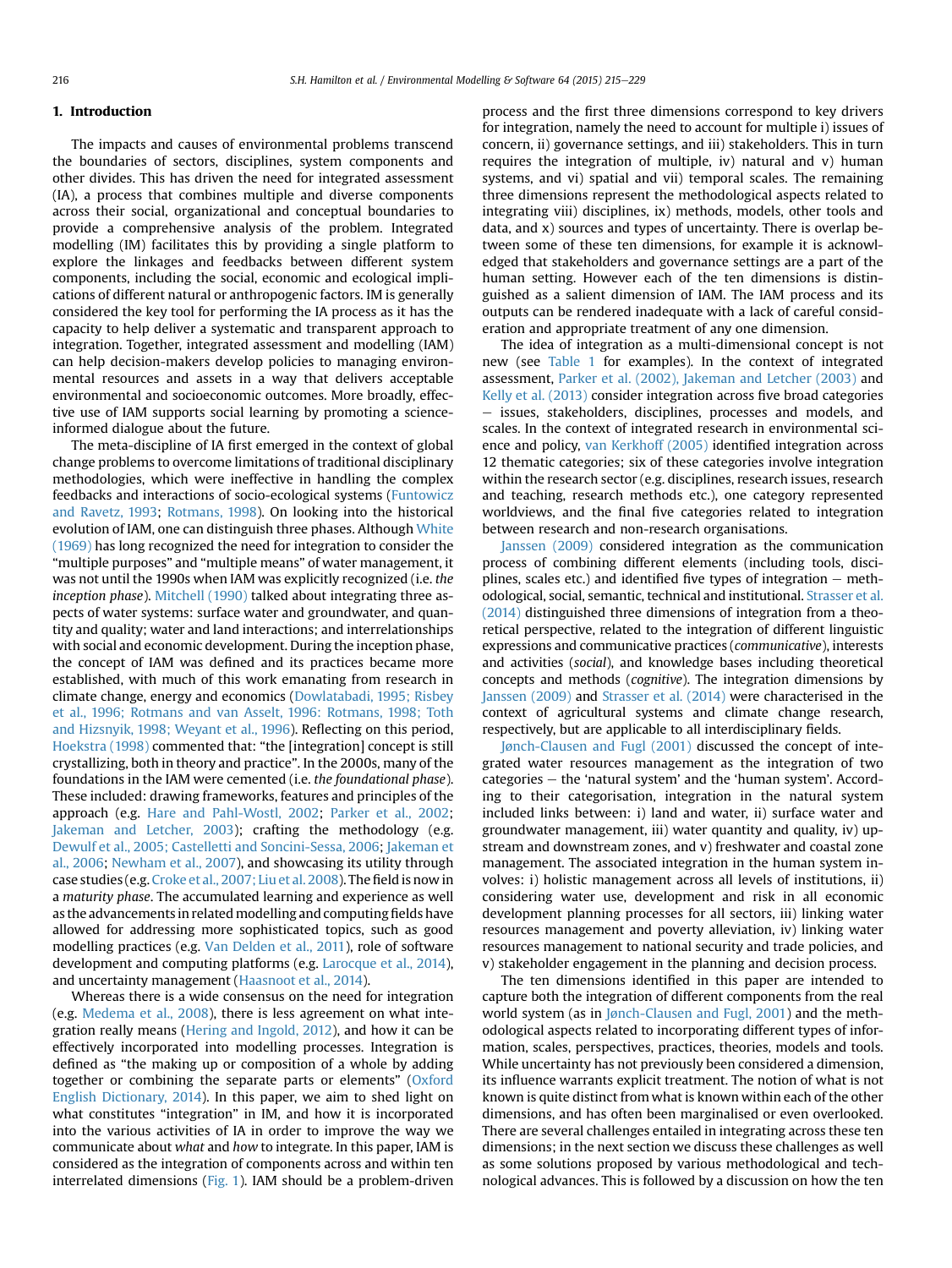<span id="page-2-0"></span>

Fig. 1. The ten dimensions of integration in integrated assessment and modelling (IAM).

dimensions fit into the IAM process and how modelling and participatory tools can be used to support each step.

### 2. The ten dimensions of integration

#### 2.1. Issues of concern

The need for integration arises above all from the need to tackle connected issues of concern and anticipate unexpected side-effects. The interdependent links between natural and human factors mean that one environmental problem (e.g. related to water quality or quantity, ecosystem status or extreme climate events) can affect other issues including social or economic issues (e.g. social welfare, profitability, justice), and vice versa. The linkages between issues can be direct, for example a decline in water quality is often linked to reduced flow in rivers. However, some diverse issues are linked via indirect pathways; one example is biofuels to provide clean energy and food prices. Although at first glance the two issues seem unrelated, the expansion of biofuel can lead to increases in food prices as biofuel production competes with food crops for land and water.

Issues are defined depending on stakeholders' worldviews and positions in the system ([Pahl-Wostl, 2007](#page-13-0)). Many environmental problems are 'wicked', that is, highly complex with no clear definitions or solutions [\(Rittel and Webber, 1973\)](#page-13-0). The challenge for managing wicked environmental problems is that stakeholders have different, and many times conflicting, views about the issue and how it may be managed. For example, [Dewulf and Bouwen](#page-12-0) [\(2008\)](#page-12-0) report a case study involving three actors, a hydropower plant, a water supply company and sand miners. For the hydropower plant, which provides electricity to the region, the key water management issue is reducing soil erosion and resultant sediment

### Table 1

The dimensions of integration in this paper and how they correspond to dimensions identified in other studies.

| Dimensions                               | Parker et al. (2002), Jakeman and<br>Letcher (2003), Kelly et al. (2013) | van Kerkhoff (2005)                                                                  | <b>Janssen</b> (2009)                        | Strasser et al. (2014)                                   |
|------------------------------------------|--------------------------------------------------------------------------|--------------------------------------------------------------------------------------|----------------------------------------------|----------------------------------------------------------|
| Issues of concern                        | - Issues                                                                 | - Research Issues                                                                    |                                              |                                                          |
| Stakeholders                             | - Stakeholders                                                           | - Worldview                                                                          | - Social <sup>a</sup>                        | - Social <sup>a</sup>                                    |
| Governance<br>setting                    | - Processes and models <sup>a</sup>                                      | - Management arrangements by scale<br>- Management by issue focus                    | - Institutional                              |                                                          |
| Human setting                            | - Processes and models <sup>a</sup>                                      | - Sectors                                                                            | - Social <sup>a</sup>                        | - Social <sup>a</sup>                                    |
| Natural setting                          | - Processes and models <sup>a</sup>                                      |                                                                                      |                                              |                                                          |
| Spatial scales                           | - Scales <sup>a</sup>                                                    |                                                                                      |                                              |                                                          |
| Time scales                              | - Scales <sup>a</sup>                                                    |                                                                                      |                                              |                                                          |
| <b>Disciplines</b>                       | - Disciplines                                                            | - Disciplines<br>- Research organisations<br>- Research and teaching                 | - Semantic<br>- Methodological <sup>a</sup>  | - Cognitive <sup>a</sup><br>- Communicative <sup>a</sup> |
| Methods, models,<br>other tools and data | - Processes and models <sup>a</sup>                                      | - Data<br>- Research methods<br>- Research and application activities<br>- Resources | - Methodological <sup>a</sup><br>- Technical | - Communicative <sup>a</sup><br>- Cognitive <sup>a</sup> |

Uncertainty

<sup>a</sup> Indicates dimensions from other studies that overlap more than one of the 10 dimensions identified in this paper.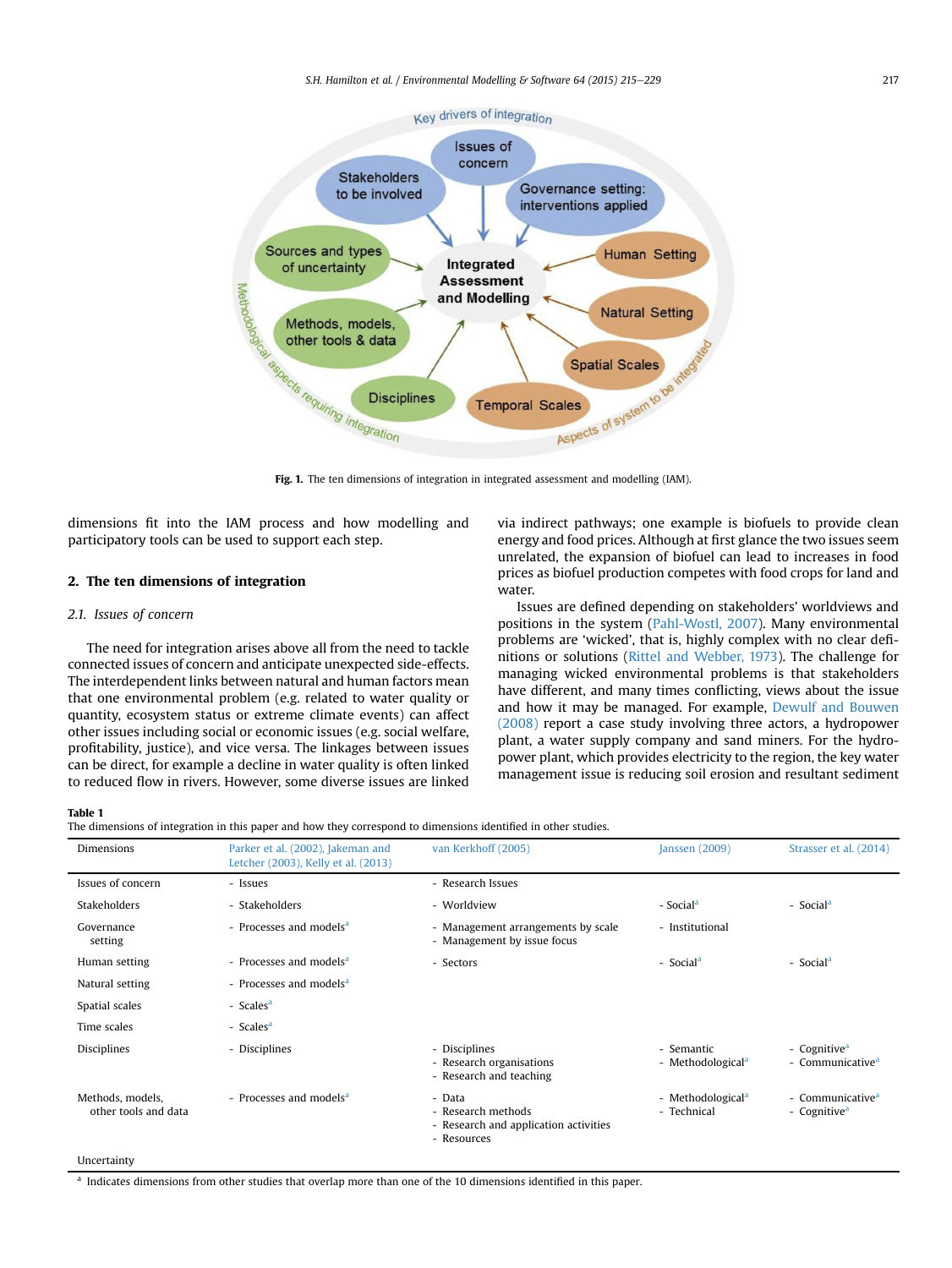flow to the reservoirs. On the other hand, miners do not frame sediment as a problem but as a source of income. The water supply company is primarily interested in providing sufficient drinking water.

A holistic treatment of issues is important to ensure that diverse stakeholder views and interests are included, to minimize conflicts, and ensure a management option implemented to address one issue does not cause unacceptable problems in other parts of the system. IM can make use of participatory and soft systems methods to identify stakeholders' key issues to be incorporated into the analysis ([Ekasingh and Letcher, 2008](#page-12-0)). For example, [ElSawah et al. \(2013\)](#page-12-0) used a cognitive mapping approach to identify and map how a group of stakeholders define water security issues in arid areas.

The integration of issues affects the IAM process practically, primarily through the selection of indicators (at appropriate scales) to assess system 'performance', under different driving conditions or scenarios, relative to some benchmark performance (e.g. business as usual). These indicators are contextual for the system of interest and vary according to which issues are being evaluated and which trade-offs are required to inform decision making. By modelling the system processes simultaneously, IM allows the evaluation and comparison of the impact of drivers on multiple issues of concern. These issues are represented in IAM as a set of indicators on the quality of the environment (e.g. biodiversity, water quality) and the community (e.g. unemployment rate, education, health).

The comparison of issues can be undertaken explicitly in IAM with methods such as multi-criteria decision analysis (MCDA) techniques, which are designed to systematically compare and rank alternative scenarios (e.g. management options) using appropriate environmental, social and/or economic indicators as evaluation criteria. In MCDA, value judgements derived from the preferences of the decision maker or stakeholders are used to weight the relative importance of each criterion. Other methods for comparing scenarios include cost benefit analysis, which assigns monetary values to the costs and benefits of each alternative, and risk analysis, which identifies and assesses the risks associated with each alternative. Using the IA framework, measures of each criterion can be estimated for various scenarios or alternatives. As environmental problems are driven by multiple objectives and criteria, a single optimal solution very rarely exists. Rather, a Pareto set of solutions can be identified, within which no single solution is strictly better than any other and a trade-off is required between the competing objectives ([Bach et al., 2014](#page-11-0)). The selection of a solution is made by 'satisficing', rather than optimising the decision criteria. Satisficing refers to finding the options that are acceptable at a given level of aspiration, such as meeting the needs of stakeholders ([Pidd, 2003](#page-13-0)).

An example of the treatment of multiple issues in an IM framework is the Ecosystem Portfolio Model [\(Labiosa et al., 2013](#page-12-0)). This is a multi-criteria decision support system (DSS) designed to allow users to simultaneously assess the impact of land-use change scenarios on a range of ecological (e.g. biodiversity potential, threatened and endangered species, rare habitats, landscape fragmentation) and socioeconomic criteria (e.g. indicators related to property values, community profile and facilities and amenities). In another example, [Ausseil et al. \(2013\)](#page-11-0) developed an integrated model to explore the impact of land use change scenarios (afforestation) on multiple ecosystem services including climate regulation, erosion control, water-flow regulation, food, fibre and natural habitat.

#### 2.2. Governance setting

The governance dimension relates to interventions designed and carried out to influence system processes (micro and macro) in desirable directions ([Ison et al., 2013\)](#page-12-0). Governance may include:

public or private action; by an individual, an organisation or the government; in an operational, tactical or strategic context; and across or within institutional, sectorial and geographical boundaries. Interventions are combinations of management and administrative instruments and measures. Instruments aim to provide the context or preconditions necessary for system actors to adopt certain measures [\(Turner et al., 2008](#page-13-0)). Measures are "on the ground" changes that contribute to achieving objectives, and can range from technical (e.g. adoption of water-efficient irrigation systems) to behavioural changes (e.g. reducing the frequency of irrigation). [Kaufmann-Hayoz et al. \(2001\)](#page-12-0) broadly classify instruments into six types based on how they are designed to influence the target group and micro-processes (cognitive, behavioural):

- Command and control instruments aim to restrict the scope of behaviour of a target group. These include regulatory standards, licenses, and management zones.
- Economic instruments provide economic incentives to influence choice of a target group towards a desirable option. These include price signals, taxes, and subsidies.
- Service and infrastructure instruments aim to facilitate or inhibit the behaviour of a target group (e.g. providing environmentally responsible products to help reduce impacts).
- Collaborative agreements, such as certification standards, aim to get a target group to stick to a certain course of action to achieve common goals.
- Communication and diffusion instruments, such as marketing and information campaigns, aim to trigger behavioural changes by influencing how individuals make decisions (through cognition, attitudes, or motivation).

The nub of the challenge for decision makers is to design a mix of options (i.e. strategies) that are robust under various future changes in the natural and human system settings. IM provides a framework for identifying intervention options, and assessing the risks and relative impacts (adverse and beneficial) associated with trade-offs between multiple strategies under different scenarios. Management interventions are usually treated as external input to the IM. Examples include integrated biophysical and economic models to manage water resources [\(Carmona et al., 2013; Qureshi](#page-12-0) [et al., 2013\)](#page-12-0), fishing activities ([Gao and Hailu, 2012\)](#page-12-0), rangelands ([Ib](#page-12-0)áñez et al., 2014) and solid waste [\(Levis et al., 2013](#page-13-0)). An alternative approach is to examine how governance rules emerge from the system dynamics; for example [Smajgl et al. \(2008\)](#page-13-0) present an agent-based framework for endogenously generating the emergence of rules in response to changes in the collective behaviour of individuals.

To be useful to decision and policy makers, models and scientific information in general must be ([Liu et al., 2008; Laniak et al., 2013](#page-13-0)): relevant to the policy question and decision-making context; scientifically credible; transparent and lack bias; readily accessible and understandable by its users; and provided in a timely manner. [Morgan and Dowlatabadi \(1996\)](#page-13-0) argue that the central focus of IA for decision making should be on characterizing and analysing uncertainties, and incorporating values using an iterative and adaptive approach depending on what has been learnt about the critical parts of the problem, and their relevance to the policy question. Both dimensions are covered in the issues of concern and uncertainty sections.

### 2.3. Stakeholders

Stakeholders can be individuals or interest groups related to the sources of the problem, as well as those affected by the problem,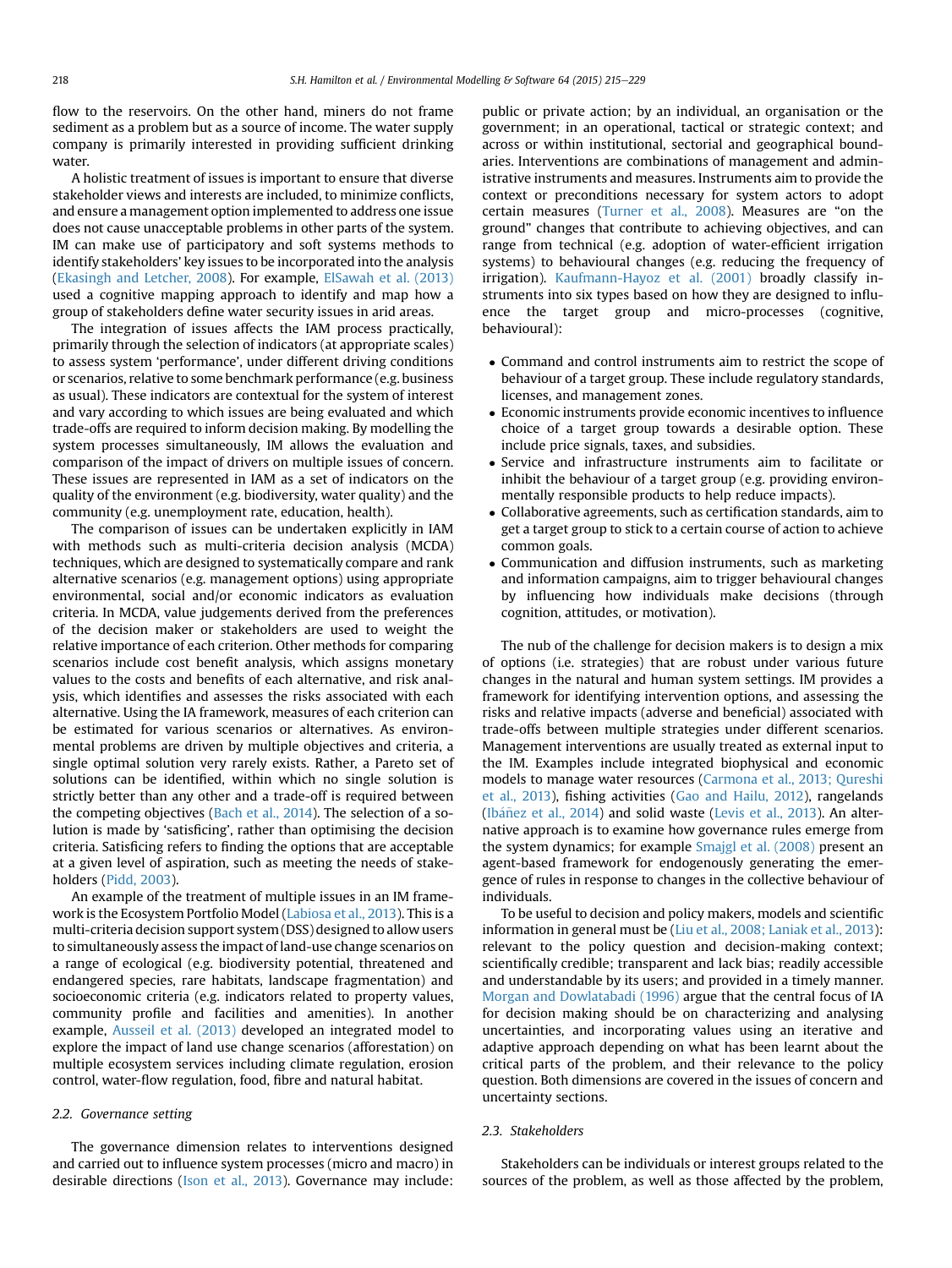those with the expertise to understand them and those politically responsible for them. IA frameworks can incorporate participatory processes to ensure that a broad range of interests and perspectives are considered. Effective stakeholder engagement can also support the IA process by ([van Asselt and Rijkens-Klomp, 2002; Reed, 2008;](#page-13-0) [Wittmer et al., 2006](#page-13-0)):

- Providing a source of information and ideas, including: local, contextual and practical knowledge (e.g. opportunities and obstacles to management options, information sources); and stakeholder interests, perspectives and goals
- Reducing conflicts and building trust between different stakeholder groups and decision makers, helping them to move towards a 'shared vision'
- Mutually educating researchers, decision makers and other stakeholders

Involving stakeholders in the modelling process encourages them to undergo the same thinking process as the modeller, and also exposes them to the underlying assumptions, limitations and capabilities of the model ([Voinov and Bousquet, 2010](#page-13-0)). This engagement helps to develop trust among stakeholder parties, and a sense of ownership and trust of the model and its use to support decisions that may affect them. If stakeholders are left feeling that the model is inaccessible and difficult to understand and trust, this may undermine the entire IAM process. Mutual learning through stakeholder engagement in IAM can also lead to changes in the participants' mental models and behaviour. In other words, outcomes can be achieved through the model development process itself. Section [3](#page-8-0) below discusses where and how participation enters the various stages of IAM. [Voinov and Bousquet \(2010\)](#page-13-0) is a good introduction to modelling with stakeholders and is evidence of the strong trend towards participatory modelling. For integrated models used for decision-making, stakeholder engagement can also be beneficial by: providing accountability and transparency in the decision making process; ensuring democracy and reducing suspicion of the process by allowing stakeholders to understand the problem and have the opportunity to influence the decision (i.e. stakeholder empowerment); and thereby increasing the community's acceptance of the decision and commitment to its implementation.

Stakeholder participation can occur at various stages of the IAM process, including: i) issues definition and problem formulation, ii) conceptual model development, iii) model review, iv) identification of information and data sources, v) identification of scenarios and management options, and vi) evaluation and trade-off of management alternatives ([Becker et al., 2010; Carmona et al., 2013\)](#page-11-0). The level and type of participatory involvement depends on the modelling purpose and context. For example, if there is a large social component to the problem and stakeholders play a crucial role in the implementation of management options, then participatory modelling may be highly valuable.

It is important that the tools used in participatory processes are suited to the audience they are intended to engage. Numerous software tools have been developed to facilitate specific participatory processes. Examples include tools developed to elicit information from stakeholders (particularly experts) by providing a consistent and structured framework to retrieve and quantify their knowledge ([James et al., 2010\)](#page-12-0). If models are used, it is important that the modelling approach is relatively easy to understand; for example Bayesian networks are popular for participatory modelling as they have a graphical structure based on logical cause-andeffect relationships ([Castelletti and Soncini-Sessa, 2007](#page-12-0)). Complicated and highly technical models may limit the ability of nontechnical stakeholders to meaningfully contribute to the process. It may be necessary to dedicate considerable time to ensure that participants understand the purpose of the modelling exercise and what models, scenarios and other relevant concepts actually mean ([Becu et al., 2008\)](#page-11-0). Participatory modelling is one of many tools to engage stakeholders, with others including surveys, meetings, focus groups, workshops and role playing games. It has also been found that using a combination of participatory tools allows findings to be cross-checked and validated ([Becu et al., 2008\)](#page-11-0). The Conflict Resolution Support System (CRSS) is an example of a tool developed as a platform for stakeholders to explore and understand the underlying causes of conflict, thereby assisting them in developing and negotiating solutions [\(Nandalal and Simonovic, 2003\)](#page-13-0).

The design and implementation of any software application or model that is intended to support a participatory or IAM process, begins with the assessment of key systems related to a problem description. The elements of an IAM problem typically span a wide range of possible systems with aspects of the human and natural settings providing important core components, while the spatial extent and timescales are key considerations.

#### 2.4. Human setting

The human setting relates to all human elements relevant to the problem, and may include population factors, politics, organizations, culture, technology and economic sectors (e.g. energy, agriculture, tourism). IAM can be used to investigate linkages within the human system, for example between economic sectors as in [Elobeid et al. \(2013\)](#page-12-0) where the interplay between agricultural and energy markets caused by biofuel expansion was explored. Human behaviour and choices (e.g. social interactions between individuals or household decisions) can be represented explicitly through agent-based modelling, which is a popular approach for simulating micro-level human interactions that collectively influence macrolevel patterns ([Müller et al., 2013](#page-13-0)).

Human systems are also dependent on goods and services provided by the natural system and concurrently modify the processes and components of the natural system through their activities and resource use. This can directly and indirectly lead to depletion or degradation of natural resources (e.g. surface water or groundwater depletion, overfishing), production of adverse wastes (e.g. air- or water-borne pollution), disruption of processes that provide ecosystem services (e.g. erosion) and reduced health of ecological systems (e.g. biodiversity loss). Subsequently, these impacts can feedback to the human system causing social and economic problems, which can further exacerbate previous issues and cause new problems.

In order to understand environmental problems and help design effective policies, it is essential to understand the underlying human drivers, for example barriers to adoption of potential solutions. Socio-ecological research has emerged in recognition of the dynamic and coupled interactions between human and natural systems (e.g. [Young et al., 2006\)](#page-14-0). It emphasises the co-evolution of natural and social systems, where understanding changes in one requires understanding of changes in the other, rather than treating them separately ([Folke, 2006; Vespignani, 2012\)](#page-12-0). IM can be a useful tool for investigating interactions between human-environment systems. For example integrated models of global climate change have been developed to explore human impacts and feedbacks on greenhouse gas emissions and climate change by considering a range of processes that influence mitigation such as social and cultural change, institutional change, economic development, energy transition and technological change ([Schwanitz, 2013](#page-13-0)). The integration of socioeconomic and environmental considerations through IM is becoming increasingly common for assessing and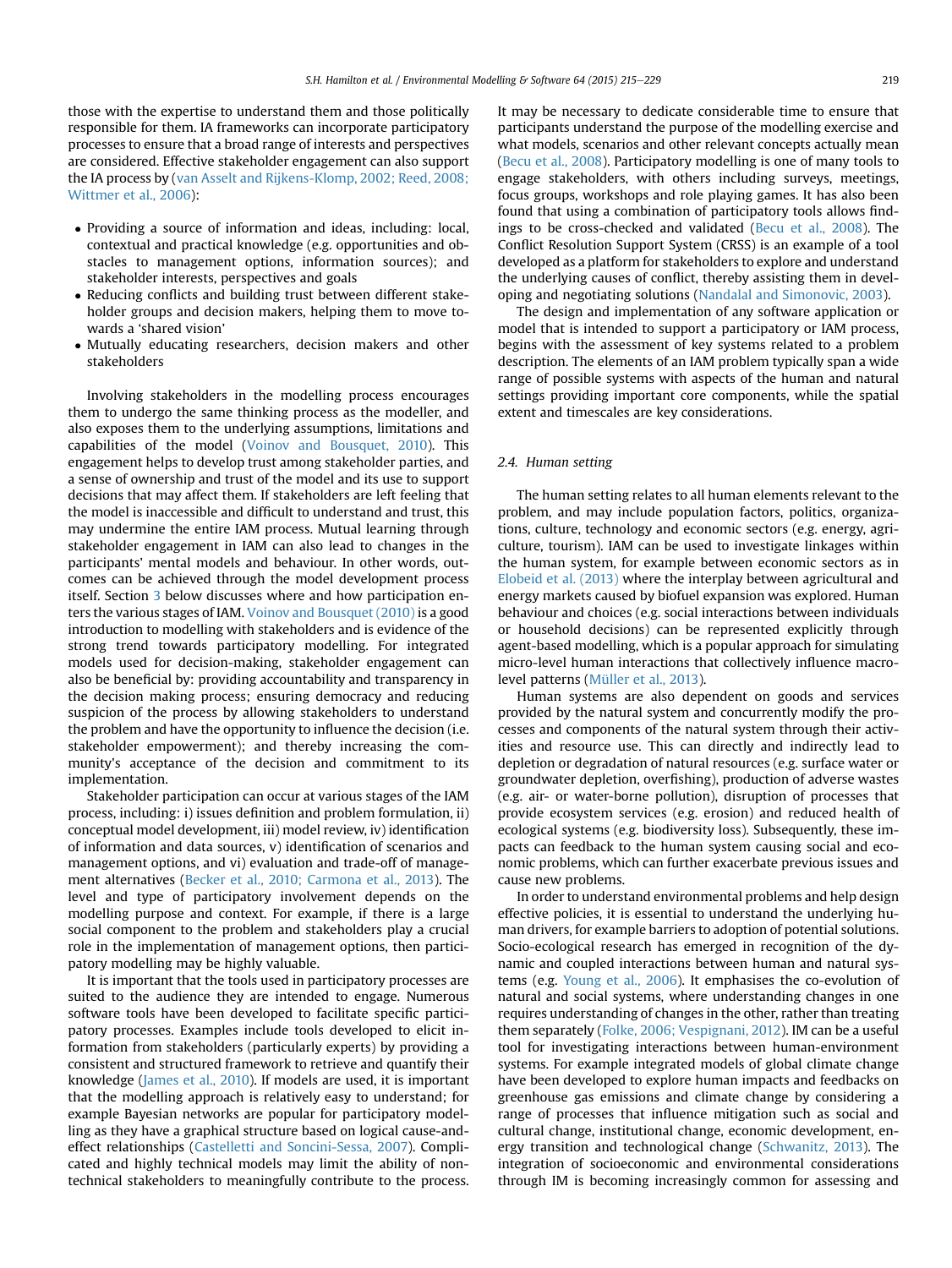managing natural resources ([Laniak et al., 2013; Kragt et al., 2011\)](#page-12-0) and agricultural systems [\(van Ittersum et al., 2008\)](#page-13-0).

## 2.5. Natural setting

This dimension relates to the integration of components of the biophysical systems of interest (climate, land, water, atmospheric and/or ecological systems). In the past, a fragmented, piecemeal approach was taken to managing natural resources, disregarding the interdependence of system components [\(Katsanevakis et al.,](#page-12-0) [2011\)](#page-12-0). For example, until recently, surface water and groundwater development were considered separately. There has been increasing recognition that such system components do not operate in isolation and require a holistic approach to assessment and management. For instance, an integrated approach to water resources management may involve joint consideration of surface water, groundwater, climate, vegetation, fauna, soils, wetlands and/ or estuaries.

In IM, connecting different system components can involve linking sub-models that represent relevant processes such that the model output(s) of one sub-model is treated as input(s) for another, or sub-models share inputs. For example, [Dyer et al. \(2014\)](#page-12-0) linked output from down-scaled climate scenarios and river management models to hydrological, water quality, and ecological response models to predict the flow-on impacts of combined changes in climate and management conditions. [Holguin-Gonzalez et al.](#page-12-0) [\(2013\)](#page-12-0) developed an integrated model to assess the impact of waste water on the habitat suitability of macroinvertebrates, where a water quantity and quality sub-model produced data for six variables (e.g. temperature, flow, DO, water depth etc.) that were fed into the ecological models. In another example, [Borusk et al. \(2004\)](#page-11-0) combined several sub-models representing different physical, chemical and biological estuarine processes to form a eutrophication model to predict ecosystem response to various nutrient management options. By considering the system (including the human system components) as a whole, IAM improves understanding of the problem and may help elucidate underlying causes and point to potential longer term solutions.

# 2.6. Spatial scale

There are different spatial scales at which the various important processes of a system occur or can be represented by data or a model. The system's drivers, characteristics and processes at one scale are important determinants of environmental conditions at subordinate scales [\(Stewart-Koster et al., 2007\)](#page-13-0). For example climate processes (regional scale) are one of the key drivers of stream flow (catchment-scale), which interacts with finer-scale processes to determine microhabitat-scale properties such as velocity and depth. On the other hand, large-scale properties can emerge from interactions at the fine-scale; for example large-scale land cover changes resulting from social processes at a neighbourhood-scale that influence farm practices [\(Caillault et al.,](#page-11-0) [2013](#page-11-0)). Also, the same type of process may occur at vastly different scales depending on the characteristics of the system component; for example, a single groundwater system can range from less than 100  $km^2$  to over 100 000  $km^2$  in size.

Common approaches to conceptually represent the spatial dimension in models include: being spatially non-specific (nonspatial); spatially averaging values for the entire area (lumped) or homogeneous sub-areas (compartmental); discretising the units into uniform cells (grid-based); or allowing continuous distribution over space ([Kelly et al., 2013](#page-12-0)). IM must accommodate multiple spatial scales of system processes; in addition, the stakeholders or IM users may be interested in issues that occur at different scales. Knowledge, data and computational constraints can require a compromise between the scales of interest and the different scales of the biophysical and socioeconomic processes ([Van Delden et al.,](#page-13-0) [2011\)](#page-13-0). There are two main approaches to resolving the mismatch of scales in IM frameworks: 1) upscaling or downscaling processes to a single targeted scale; and 2) using a nested or multi-scale approach [\(Voinov and Shugart, 2013\)](#page-13-0).

Using the first approach, the targeted scale should be in line with the objectives of the IM and may be that of the key processes or critical thresholds. Processes occurring at finer scales can be upscaled, in other words aggregated to a larger scale, using simple functions (e.g. mean, median, x-percentile, variance) or more complex techniques such as block kriging ([Bastin et al., 2013\)](#page-11-0). Aggregated values can also be calculated using statistical modelling as in [P](#page-13-0)é[rez Domínguez et al. \(2009\)](#page-13-0) where farm-level bio-economic processes were upscaled to analyse market processes at a regional level. Downscaling to a finer resolution often requires information on auxiliary environmental variables to provide information about fine scale heterogeneity and the use of statistical techniques such as regression analysis to estimate the disaggregated values [\(Park,](#page-13-0) [2013\)](#page-13-0). Upscaling can help reduce computational time, but the process may lead to important patterns being overlooked [\(Voinov](#page-13-0) [and Shugart, 2013](#page-13-0)). It is essential that the scale-dependency of the processes is considered, as a mismatch between the process and scale of study can lead to misleading results [\(Anselin, 2001\)](#page-11-0).

If practical and knowledge constraints permit, it is possible to incorporate multiple scales into an IM framework ([Scholes et al.,](#page-13-0) [2013\)](#page-13-0). For example, the SAHRA project integrated three resolutions into a single IM to address multiple questions related to ecohydrological (plot-scale), engineering and land management (medium-scale), and institutional and socioeconomic (sub-basin-scale) issues [\(Liu et al., 2008](#page-13-0)). The integration of GIS within the modelling framework in [Labiosa et al. \(2013\)](#page-12-0) allowed users to analyse tradeoffs between multiple criteria at the scale of the 30 m  $\times$  30 m cells or of groups of cells (e.g. user-defined or pre-defined land parcels).

Other challenges related to spatial scales to be accounted for include capturing emergent behaviour at a larger scale that emanates from local-scale processes, and spatially disjunct processes where cause and effect do not occur in the same or adjacent area (e.g. El Nino phenomena) ([Scholes et al., 2013](#page-13-0)).

## 2.7. Time scale

Temporal scales of processes are often related to their spatial scale, and many of the challenges and approaches to deal with the spatial scales are relevant to those for temporal issues. Phenomena observed at a given scale are influenced by constraints imposed by broader-scale system dynamics which are typically slower and larger processes, and by finer-scale system dynamics which are typically faster and smaller [\(Cash and Moser, 2000\)](#page-12-0). Processes can occur over timeframes spanning minutes to hours or less (e.g. some biological or chemical functions), or days to weeks (e.g. ecological processes), whilst others may occur over years (e.g. socioeconomic processes), decades or longer (e.g. species assemblage shift, climate change). Due to time lags, cause and effect may not be obvious, especially if other disturbances have occurred in the intervening period. For the same reason, it can be difficult to attribute presentday disturbances to ecological condition due to legacy effects from past disturbances ([Allan, 2004\)](#page-11-0).

Models can be static (non-temporal), lumped over a given time period, dynamic or continuous [\(Kelly et al., 2013](#page-12-0)). As with spatial issues, multiple temporal scales can be reconciled in IM frameworks by upscaling and downscaling processes or using a multiscale approach. The IM goal should dictate the appropriate choice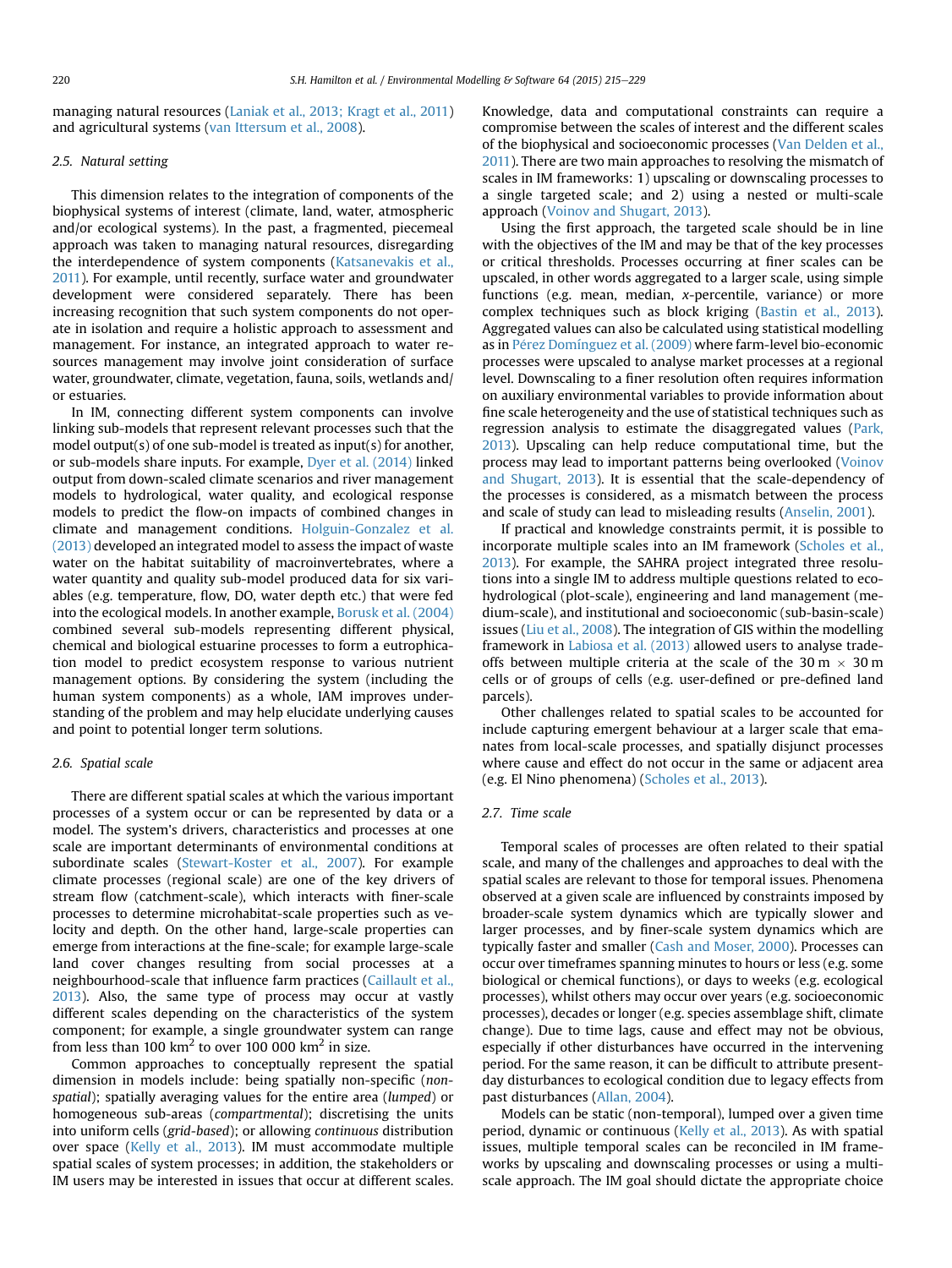of time horizon (extent) and time step (resolution) to ensure that the important processes and responses are captured by the model.

There are also differences between space and time. Time is intrinsically directional. A static model generally still captures a notion of cause-and-effect that occurs over time. There is a strong distinction between past, present and future that separates events and circumstances that cannot be changed from those that are simultaneous and those that can still be influenced. What has been done cannot be undone. This results in concepts such as the precautionary principle and adaptive management that explicitly tackle the temporal permanence of impacts. This is in stark contrast to spatial differences where, in principle, conditions in different locations are always open to being modified.

#### 2.8. Disciplines

In addressing the preceding dimensions, many complex environmental problems require integration of knowledge and competencies from a broad range of paradigms (e.g. positivist, interpretive) and disciplines (e.g. ecology, economics, hydrology, geomorphology, engineering, computer science, sociology, political science and psychology). A paradigm represents the very general philosophical assumptions underlying the research intervention. Differences in paradigms lie in their assumptions about both the nature of reality and knowledge. Positivistic disciplines, such as ecology and hydrology, assume that systems have objective boundaries independent from the subjective views of observers. On the other hand, interpretive disciplines (e.g. cognitive psychology) assume that our very subjective views and underpinning values determine how we make sense of surrounding systems and the way we produce and interpret our knowledge about these systems.

Traditionally, disciplines have been fragmented into intellectual silos and developed their own set of theories, assumptions and research methods. IM provides a platform to bring together multiple disciplines and provide a shared understanding of the system. It is however faced with challenges associated with incorporating the divergent views, types and formats of information, languages, methodologies and tools of the different science domains [\(Voinov](#page-13-0) [and Shugart, 2013; Laniak et al., 2013; Kragt et al., 2013](#page-13-0)).

Although the call for integration across disciplines is not a new one, the actual development of inter-disciplinary research to address environmental problems is still lagging behind [\(Pahl-Wostl](#page-13-0) [et al., 2013\)](#page-13-0). This lag is due to three main barriers to integration across disciplines: 1) cultural and historical; 2) conceptual; and 3) technical. Cultural barriers include individuals and research groups who are territorial of their disciplinary field, driven by fear and lack of trust, as well as discipline-based funding and institutional arrangements. [Newell et al. \(2005\)](#page-13-0) argue that this is the more challenging barrier because it is rooted in our education systems which promote "the only right answer" mindset. [Pahl-Wostl et al. \(2013\)](#page-13-0) assert that the academic reward system hinders integration of disciplines, and discourages scientists from bridging their disciplinary silos.

Conceptual understanding of a system may differ across disciplines because of differences in their phenomena of interest, as well as the way they perceive the system processes (e.g. type, resolution and scale of data collected) and frame the issues. Divergent characterisations of a phenomenon can arise from differences in the chosen boundaries of the issue (i.e. the inclusion/exclusion of specific elements), the focal point, and the assumptions regarding the nature of the phenomena [\(Dewulf et al., 2007\)](#page-12-0). To bridge these gaps, it is important for the different researchers to: acknowledge one another's perspectives; explore incompatible and complementary contributions of the different knowledge frames; and be willing to incorporate other concepts into their previously held frames as well as establish new frames [\(Dewulf et al., 2007\)](#page-12-0). In order to overcome some of these conceptual barriers, [Newell et al.](#page-13-0) [\(2005\)](#page-13-0) developed a conceptual template to capture an interdisciplinary view of concepts used to represent aspects of environmental problems. The template categorises a broad list of concepts across disciplines into six conceptual clusters: i) dynamics and system, ii) organisation and scale, iii) controlling models, iv) management and policy, v) adaptation and learning, and vi) history.

The technical barrier relates to the differing research practices and tools adopted by the various disciplines. We discuss the integration of diverse methods, models, other tools and data in the section below. Related to this is the use of different linguistics and semantics, with disciplines potentially assigning different meanings to the same term or using different terminology to describe the same phenomena. Knowledge representation through formal ontologies is one way to overcome this 'confusion of tongues' ([Voinov](#page-13-0) [and Shugart, 2013](#page-13-0)). Ontologies explicitly express all concepts, system properties and processes in a man- and machine-readable format such that they are unambiguously defined. Standard ontologies (e.g. OWL, RDF) help facilitate the flow of communication between cross-disciplinary teams, including interoperability between their models [\(Janssen et al., 2009; Arnold, 2013](#page-12-0)). Ontologies also support declarative modelling, where the model is specified according to the components and variables of the system and the functional relationships between them (rather than the algorithms that perform the calculations), allowing more efficient re-use and integration of models from divergent disciplines [\(Rizzoli et al.,](#page-13-0) [2008; Villa et al., 2009](#page-13-0)).

#### 2.9. Methods, models, other tools and data

This dimension concerns the technical integration of different methods, models, other tools and data from various disciplines and/ or representing different processes or perspectives. There is a plethora of modelling and analytical tools that can be used in the IA process as summarised in [Table 2](#page-7-0). In this paper IM is emphasized as the key tool for performing IA, but other various tools are applicable depending on the purpose of the task. For example participatory methods seek contribution from stakeholders through their expression of knowledge, ideas, preferences or values, and are suitable for identifying objectives, issues of concern, performance measures and management alternatives. This section focuses on modelling tools; participatory tools are discussed in more detail in Section [3](#page-8-0) below. While the IA process can involve the use of multiple tools separately, tools can be integrated as in integrated models, which can be useful for simultaneously modelling the impact of management scenarios on different system components or criteria.

[Voinov and Shugart \(2013\)](#page-13-0) distinguish two main approaches to IM: 1) developing the model, typically from scratch, using one modelling methodology to represent the whole system (integral models); and 2) coupling existing models such that the models operate together and exchange information (assemblage approach). The first approach can also incorporate existent models, however those component models are translated and reprogrammed to fit into the whole model [\(Voinov and Shugart, 2013](#page-13-0)). As this type of IM is generally developed by one team using a single formalism, the model tends to be more cohesive both conceptually and technically. The second approach reuses models developed and tested by specialists in that particular area, which can be advantageous if complex processes need representation and can also reduce model development cost, time and effort. However coupling model components involves challenges related to interfacing, interoperability, information exchange between models and the organisation of components ([Rizzoli et al., 2008](#page-13-0)).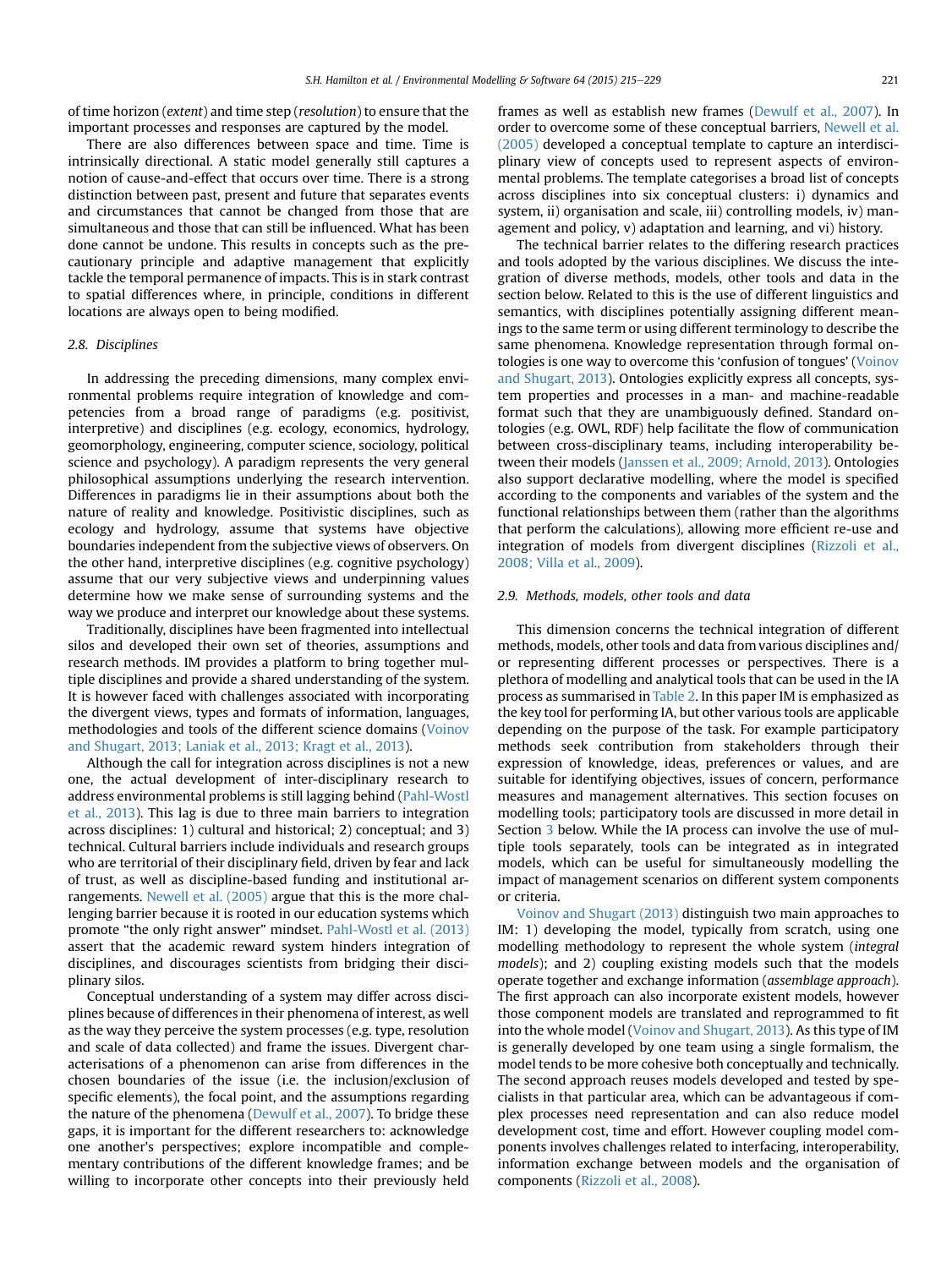#### <span id="page-7-0"></span>Table 2

Categorisation of tools to support the IA process.

| <b>Tool Category</b>                 | Examples of tools                                                                                                                                | Application                                                                                                                                                                            | Purpose                                                                                                                                                                                                                         |
|--------------------------------------|--------------------------------------------------------------------------------------------------------------------------------------------------|----------------------------------------------------------------------------------------------------------------------------------------------------------------------------------------|---------------------------------------------------------------------------------------------------------------------------------------------------------------------------------------------------------------------------------|
| <b>Exploratory tools</b>             | Statistical analysis, data mining, multivariate<br>exploratory techniques, data-based models                                                     | Search for patterns in data and relationships<br>between variables                                                                                                                     | • Improve system understanding<br>• Identify indicators and criteria                                                                                                                                                            |
| Knowledge<br>representation<br>tools | Process-based models, integrated models such<br>as Bayesian networks, decision trees, conceptual<br>models, mind maps, spatial analysis, mapping | Summarize and represent what is understood<br>about the system by integrating or encoding<br>knowledge and data                                                                        | • Improve system understanding<br>• Communication of knowledge<br>• Social learning<br>• Identify knowledge gaps                                                                                                                |
| Optimisation tools                   | Multi-objective optimisation models, genetic<br>algorithms, cost-benefit analysis                                                                | Find the solution that optimises the objective<br>function based on a single criterion, or finds<br>the set of solutions at the Pareto frontier<br>when multiple criteria are involved | • Improve system understanding<br>• Screen or evaluate alternative<br>management options                                                                                                                                        |
| Participatory tools                  | Participatory modelling, focus groups, scenario<br>analysis, stakeholder workshops, role playing games                                           | Interactive or deliberative<br>approaches where stakeholders contribute<br>by expressing their knowledge, ideas,<br>preferences and/or values                                          | • Identify objectives, issues, preferences,<br>management options<br>• Obtain information from stakeholders<br>• Improve system understanding<br>• Social learning<br>• Support negotiation, reduce conflict<br>and build trust |
| Prediction tools                     | Data-based models, process-based models,<br>integrated models                                                                                    | Estimate impacts of alternative scenarios<br>on criteria of interest                                                                                                                   | • Improve system understanding<br>• Evaluate alternative management<br>options                                                                                                                                                  |
| Trade-off tools                      | Integrated models, MCDA                                                                                                                          | Explore trade-offs involved with different<br>alternatives based on two or more criteria                                                                                               | • Improve system understanding<br>• Evaluate alternative management<br>options<br>• Facilitate negotiation and<br>conflict resolution                                                                                           |

There are several IM frameworks available, each having different properties and requirements, and suited to different contexts and applications. [Kelly et al. \(2013\)](#page-12-0) reviewed five common types of models for integrated assessment: coupled component models, system dynamics, Bayesian networks, agent-based models and knowledge-based models. The suitability of IM modelling type depends on the purpose of the model, the type of data available, the type of processes of interest (e.g. interactions between individuals, aggregated effects, feedback loops, etc.) and whether the focus of the model is to represent depth in specific processes or breadth of the whole system (see [Kelly et al., 2013\)](#page-12-0). Researchers tend to use tools they are familiar with rather than those most appropriate for the study conditions. Guidelines such as [Kelly et al. \(2013\)](#page-12-0) can help to inform the appropriate selection of tools.

A third alternative approach to IM is developing meta-models or emulation models, which are simplified or more computationally efficient versions of other models, and provide similar outputs for given inputs ([Castelletti et al., 2012\)](#page-12-0). Where the original model is complex, speeding up computation might allow more runs to be made to allow exploration of uncertainty, or might allow the model to be used in an interactive setting with stakeholders. The simplification might also help identify dominant characteristics of the system that are not otherwise obvious (e.g. [Young et al., 1996](#page-14-0)), or allow the efficient derivation of model properties, such as sensitivities to changes in inputs (e.g. [Blatman and Sudret, 2010\)](#page-11-0).

IM also involves integrating different types of data (e.g. nominal, ordinal, binary, numeric) from various sources. Data pre-processing or manipulation can be applied in some cases to make the data compatible for use, for example transforming continuous data to discrete data. However in other cases, disparate data (e.g. qualitative vs. quantitative data) can be difficult to meaningfully transform. Often the type of data available will dictate what models or tools can be applied.

Linking or incorporating models built under different modelling paradigms, semantics, programming languages and scales, is a challenge when using components based on existent models. This becomes especially difficult if the legacy models or code are poorly documented. Appropriate model documentation should include clear definition of model objectives and all model inputs/outputs, including data format, scales, units and data sources [\(Jakeman et al.,](#page-12-0) [2006](#page-12-0)). Also, if the original data, model or software code have been altered in any way (including data pre-processing), the changes should be tracked and recorded (e.g. version control). If models are coupled under inappropriate conditions or translated incorrectly, there is a high risk of the IM being unsuccessful, referred to by [Voinov and Shugart \(2013\)](#page-13-0) as ugly constructs or 'integronsters'. This includes when a model is applied beyond their intended capabilities or validated range. Transparent reporting and documentation of models facilitates communication between modellers, model users, and other experts and stakeholders involved to ensure the model is not re-used in the wrong context or misinterpreted.

There has also been a call for the establishment of standard protocols in data management and modelling to increase interoperability between tools [\(Castronova et al., 2013\)](#page-12-0). The need for standardisation of modelling processes becomes more crucial when models are linked with other models. There are general guidelines for modelling practice standards such as [Jakeman et al.](#page-12-0) [\(2006\)](#page-12-0), which details ten iterative steps to model development and evaluation. However documentation protocols also need to be designed in a way that accommodates a modelling paradigm's theoretical and conceptual foundation, for example the ODD protocol in agent based modelling ([Grimm et al., 2006](#page-12-0)), the SDM-Doc in systems dynamics [\(Martinez-Moyano, 2012](#page-13-0)), and the good practice guidelines for BN modelling [\(Chen and Pollino, 2012\)](#page-12-0). Similarly, guidelines for good practice in participatory modelling have been outlined in [Korfmacher \(2001\)](#page-12-0) and [Langsdale et al.](#page-12-0) [\(2013\)](#page-12-0).

Another advancement toward greater interoperability between tools has been through shared semantics. As discussed in the 'Disciplines' section, integration of semantics can be achieved through ontologies to provide a standardised data and knowledge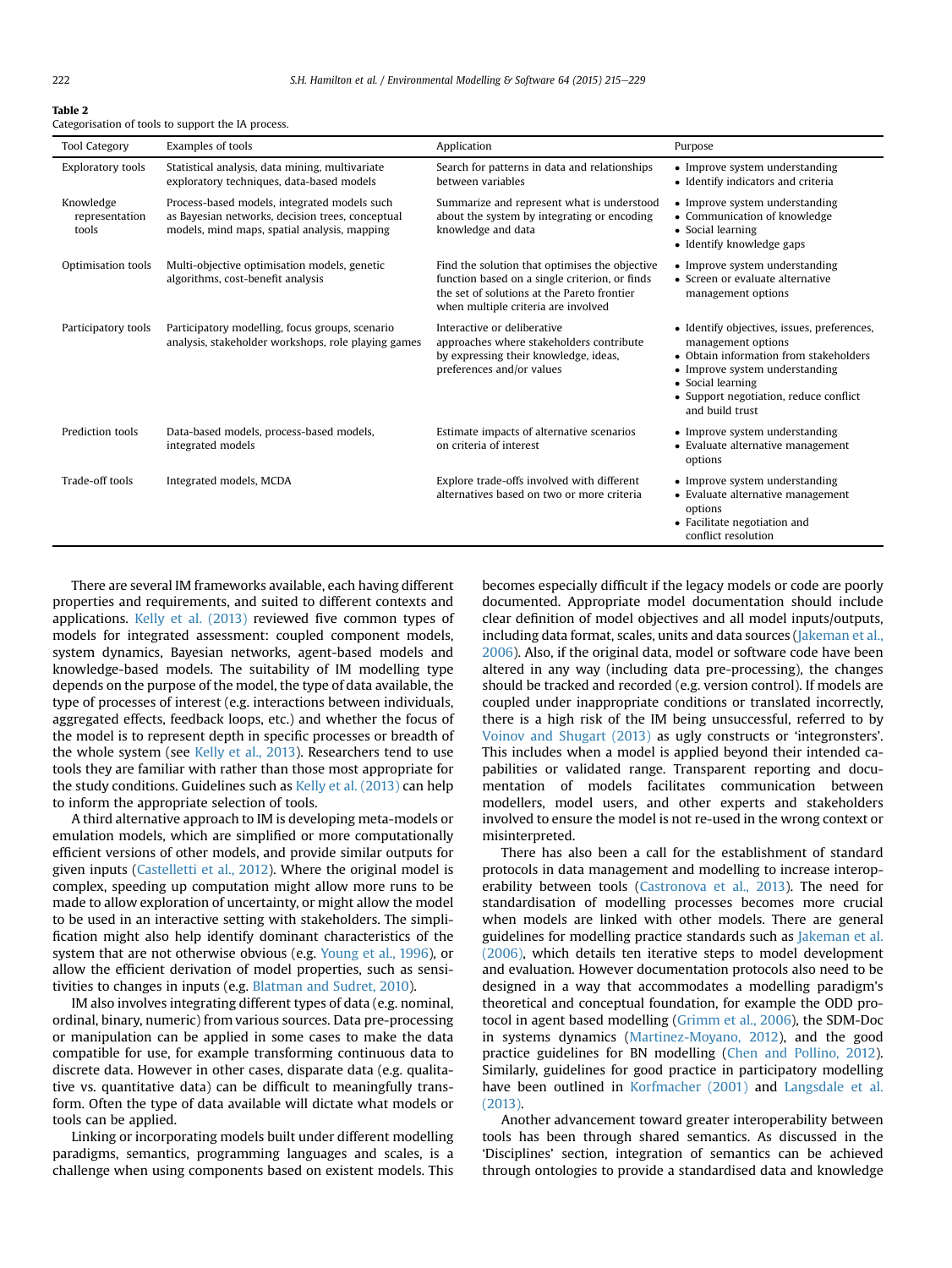<span id="page-8-0"></span>structure, to resolve ambiguities about concepts and relationships. There are two main approaches to making an existing model interoperable with other disparate models: 1) rewrite the code to make their language compatible, or 2) to use a wrapper, which acts as an interface that converts the code or data into a compatible form ([Bastin et al., 2013; Castronova et al., 2013](#page-11-0)). Model integration frameworks such as OpenMI and TIME have created software interface specification standards to allow compliant model components and tools to readily exchange data ([Rahman et al., 2003;](#page-13-0) [Gregersen et al., 2007; Knapen et al., 2013](#page-13-0)). OpenMI and other software standards support two-way linkages of existing and new model components from different developers, across multiple disciplines and scales, and are therefore highly suitable for developing integrated models of complex systems ([Knapen et al., 2013\)](#page-12-0).

Other technologies, particularly web-based platforms, have enabled collaboration and information exchange between experts and stakeholders in different locales, greatly facilitating large IAM projects that often involve multiple research teams [\(Arnold, 2013;](#page-11-0) [Bastin et al., 2013](#page-11-0)). Also, data sharing has become supported by web-based data repositories, such as the Long Term Ecological Research Network [\(www.lternet.edu](http://www.lternet.edu)), USGS National Water Information System ([waterdata.usgs.gov/nwis\)](http://waterdata.usgs.gov/nwis) and STORET (Storage and Retrieval) Data Warehouse ([www.epa.gov/storet](http://www.epa.gov/storet)). Although IAM is faced with many technical challenges related to gathering information and representing such complex systems, there are many promising technologies and approaches being developed to overcome them.

### 2.10. Uncertainty

Uncertainty is widely accepted to be pervasive in any attempt to manage and understand environmental problems. Uncertainty can be interpreted in different ways depending on the discipline, and the context of application. [Ascough et al. \(2008\)](#page-11-0) presented a typology for uncertainty in environmental decision making, which includes knowledge uncertainty, variability uncertainty, linguistic uncertainty, and decision making uncertainty.

Uncertainty can be characterised by: 1) its source and location within the IA process (e.g. problem framing, model structure, model inputs/outputs) ([Refsgaard et al., 2007\)](#page-13-0); 2) its level along the spectrum from determinism to total ignorance; and 3) its nature (epistemic, stochastic or ambiguity uncertainty) ([Walker et al.,](#page-13-0) [2003\)](#page-13-0). IM must address integration of these three dimensions of uncertainty both within and across the model components. Integrated models encompass multiple models, often from a broad scope, and therefore take on an even higher level of abstraction and require a larger number of assumptions. This results in an "explosion of uncertainty" [\(Jones, 2001\)](#page-12-0) not only through the accumulation of uncertainty stemming from the individual sub-models but also from the integration of those models.

[Guillaume et al. \(2012\)](#page-12-0) propose an uncertainty management framework containing seven iterative steps: (i) identifying the uncertainties, (ii) prioritising resources to address them, (iii) reducing the uncertainty, (iv) describing the uncertainty, (v) propagating it through the model, (vi) communicating the uncertainty to model users and (vii) anticipating residual uncertainty. When integrating several different model or system components, it may not be useful to invest considerable effort and resources toward reducing uncertainty in one area if the results are dominated by uncertainty in another area [\(Guillaume et al.,](#page-12-0) [2012](#page-12-0)). In other words, to be effective uncertainty management should be prioritised toward uncertainties that are most relevant to the IA task.

The uncertainty of data or model components may take a variety of forms, such as measures of performance [\(Bennett et al., 2013\)](#page-11-0), bounds, scenarios or probability distributions. Transformation may be needed if they are to be combined [\(Bastin et al., 2013\)](#page-11-0). The propagation of uncertainties through integrated models involves determining the effect on the output of changes in the inputs. This may be as simple as running alternate scenarios, or a Monte Carlo method, consisting of running random samples from a distribution. Some forms of uncertainty, for example 'unknown unknowns', cannot be quantitatively measured [\(Bastin et al., 2013](#page-11-0)). Quantifying structural uncertainty remains a challenge in environmental modelling in general, although peer review and comparison of models with alternative structures has been found to be useful in assessing this type of uncertainty and helping to understand its causes and effects (e.g. [Gupta et al., 2012; Rosenzweig et al., 2013\)](#page-12-0).

IA may also require the integration of different epistemological and pragmatic attitudes toward uncertainty and how it should be addressed. Differences may arise from contrasting goals and interests (e.g. management vs science), views of model usage or attitudes toward risk [\(van Asselt et al., 1996\)](#page-13-0). Depending on perspective, the appropriate treatment of uncertainty may be eliminating it with further research, quantifying it, having managers actively manage issues that arise, or simply ignoring it until it becomes a more pressing issue. It is increasingly being accepted that the pervasiveness of uncertainty in models means that uncertainty cannot be fully quantified let alone reduced; this has led to the increasing popularity toward adaptive and learning-oriented approaches [\(Cundill and Fabricius, 2009; Crona and Parker, 2012](#page-12-0)).

Due to the dynamic nature of biophysical and socioeconomic systems, uncertainty can also vary as a function of time. Uncertainties increase as projections are made further into the future. Scenario analysis may be suitable for planning over long horizons or when the outcomes of alternatives are difficult to estimate (e.g. climate change). Rather than attempting to make these predictions, a representative spectrum of plausible scenarios can be constructed and evaluated to assess possible risks and opportunities, and strategies to respond to them ([Liu et al., 2008;](#page-13-0) [Mahmoud et al., 2009\)](#page-13-0).

#### 3. Fitting the dimensions into the IAM process

Here we discuss how integration of the ten dimensions fits into the IAM process. We broadly describe the process in terms of four major phases ([Scholes et al., 2013\)](#page-13-0): 1) scoping, 2) problem framing and formulation, 3) assessing options and 4) communicating findings. IAM processes rarely follow a linear path. Therefore, these four phases tend to be iterative, and often some activities across phases occur simultaneously. For instance, the problem scope or the conceptual model may be re-examined and modified as new insights come to light. Integration can be achieved in these IAM phases using a mix of stakeholder participation processes and modelling tools ([Jakeman and Letcher, 2003; Voinov and Bousquet, 2010\)](#page-12-0); examples are given in [Table 3.](#page-9-0)

The first phase focuses on collecting local knowledge about the system under study. [Walz et al. \(2007\)](#page-13-0) define local system knowledge as "the insights of individuals into the socio-economic, administrative, cultural, political, and environmental dynamics with a particular region." These data (mainly qualitative) help researchers make sense of the problem and its scope ([Smith, 1989;](#page-13-0) [Bardwell, 1991](#page-13-0)), including identifying the objectives, the system boundaries, the stakeholders and their issues of concern. The scoping phase of an IAM project must also consider the resources available, in terms of funds, time and skills. It is necessary for the project to set priorities based on how crucial each issue is, and to be pragmatic in selecting appropriate tools and methods. The end of the other three phases should also involve a critical review that reflects on these priorities and the project objectives. The review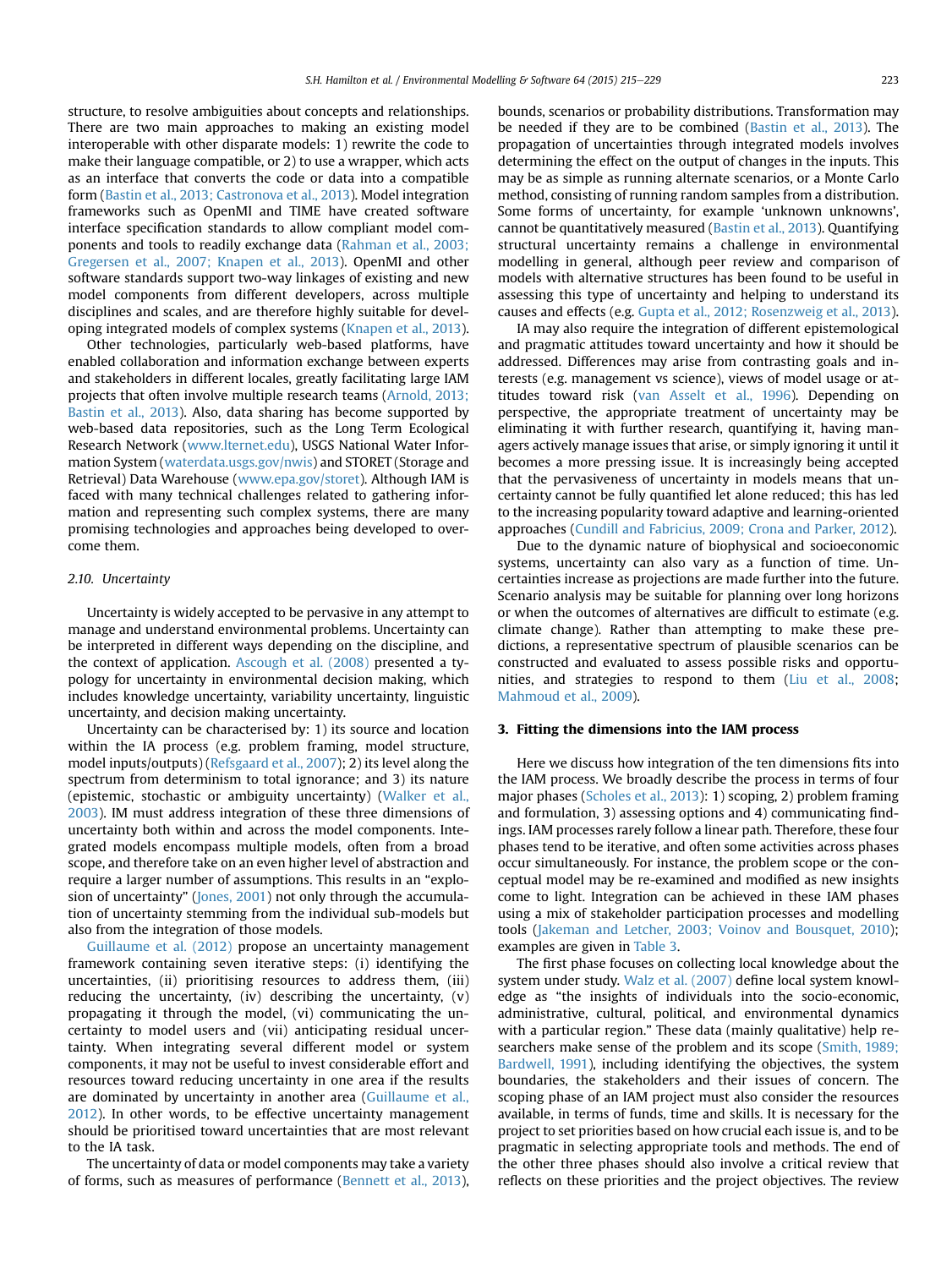#### <span id="page-9-0"></span>Table 3

|  | Relevance of integration of the 10 dimensions to each phase of IAM, and relevant techniques to support integration. |  |  |
|--|---------------------------------------------------------------------------------------------------------------------|--|--|
|--|---------------------------------------------------------------------------------------------------------------------|--|--|

| Dimension                                      | Scoping                                                                                                                     | Problem framing and formulation                                                                                                                                         | Analysis and assessment of options                                                                                                                                                                                                                                | Communication<br>of findings                                                                                                                                  |
|------------------------------------------------|-----------------------------------------------------------------------------------------------------------------------------|-------------------------------------------------------------------------------------------------------------------------------------------------------------------------|-------------------------------------------------------------------------------------------------------------------------------------------------------------------------------------------------------------------------------------------------------------------|---------------------------------------------------------------------------------------------------------------------------------------------------------------|
| Issues of<br>concern                           | Identifying important issues<br>$\rightarrow$ rapid appraisal, stakeholder<br>workshops, focus groups                       | Including relevant indicators to use as<br>performance criteria<br>$\rightarrow$ soft systems methodologies, stakeholder<br>workshops, focus groups, expert elicitation | Evaluating alternatives based on how it<br>is predicted to affect the performance<br>measures<br>$\rightarrow$ MCDA, analytic hierarchy process,<br>multi-objective optimisation, trade-off<br>analysis                                                           | Target communication<br>towards issues of concern                                                                                                             |
| Governance<br>setting                          | Identifying connected<br>management settings<br>$\rightarrow$ stakeholder workshops,<br>focus groups                        | Identifying management options to assess<br>$\rightarrow$ stakeholder workshops, focus groups,<br>mental models, conceptual models,<br>expert elicitation               | Modelling impacts of management<br>alternatives<br>$\rightarrow$ integrated models, scenario analysis                                                                                                                                                             | Target communication<br>towards management<br>interests                                                                                                       |
| Stakeholders                                   | Involving relevant stakeholders<br>$\rightarrow$ stakeholder analysis; focus<br>groups; snowball sampling                   | Balancing representation of stakeholder<br>interests<br>$\rightarrow$ mental models, conceptual models, soft<br>systems methodologies, ODD, Delphi method               | Involving stakeholders to assess<br>assumptions used; Deriving preferences<br>from stakeholders to weight<br>criteria<br>$\rightarrow$ participatory modelling, group model<br>building, Institution/actor power mapping,<br>behavioural modelling; Delphi method | Targeting stakeholders<br>interests<br>$\rightarrow$ role playing games                                                                                       |
| Natural<br>setting                             | Including relevant natural<br>system components<br>$\rightarrow$ stakeholder workshops,<br>focus groups, expert elicitation | Defining natural system behaviours and<br>indicators<br>$\rightarrow$ stakeholder workshops, focus groups,<br>mental models, conceptual models, expert<br>elicitation   | Modelling natural system processes<br>$\rightarrow$ process-based models, data-based<br>models, integrated models                                                                                                                                                 | Reporting states of<br>biophysical models to<br>interested audiences                                                                                          |
| Human<br>setting                               | Including relevant human<br>system components<br>$\rightarrow$ stakeholder workshops, focus<br>groups, expert elicitation   | Defining human system behaviours and<br>indicators<br>$\rightarrow$ stakeholder workshops, focus groups,<br>mental models, conceptual models,<br>expert elicitation     | Modelling human system processes<br>$\rightarrow$ process-based models, data-based<br>models, integrated models                                                                                                                                                   | <b>Expressing interactions</b><br>of human behaviour<br>and natural system                                                                                    |
| Spatial scale                                  | Determining spatial extent<br>of key processes                                                                              | Defining spatial heterogeneity and<br>interactions                                                                                                                      | Defining model spatial elements<br>$\rightarrow$ multi-resolution spatial modelling,<br>cellular automata                                                                                                                                                         | Spatial representation<br>of results<br>$\rightarrow$ GIS tools                                                                                               |
| Time scale                                     | Determining relevant time<br>scales<br>$\rightarrow$ space-time domain plotting,<br>narrative story lines                   | Determining temporal extent<br>and resolution<br>$\rightarrow$ scenario analysis, future visioning                                                                      | Defining model time steps<br>$\rightarrow$ dynamic models, multi-scale modelling                                                                                                                                                                                  | Temporal<br>representation<br>of results                                                                                                                      |
| <b>Disciplines</b>                             | Including relevant researchers<br>and reviewing relevant<br>literature                                                      | Balancing interests of researchers and<br>level of detail of representation                                                                                             | Collaborative modelling; Involving<br>researchers in assessing their<br>connection with other components<br>$\rightarrow$ standard ontologies, declarative<br>modelling, expert review                                                                            | Bridging language<br>barriers;<br>Interdisciplinary<br>collaboration                                                                                          |
| Methods,<br>models,<br>other tools<br>and data | Identifying relevant tools<br>and data<br>$\rightarrow$ requirements identification<br>and analysis                         | Defining relationship between tools<br>$\rightarrow$ system analysis and design techniques                                                                              | Using tools; Combining tools<br>$\rightarrow$ integrated models; wrappers; Integrated<br>modelling environments (OpenMI)                                                                                                                                          | Making tools<br>understandable within<br>and outside project<br>team<br>$\rightarrow$ web-based<br>technologies;<br>visualisation tools;<br>user-friendly GUI |
| Uncertainty                                    | Considering alternative<br>boundaries of scope                                                                              | Considering alternative problem<br>formulations                                                                                                                         | Considering alternative model instances<br>$\rightarrow$ uncertainty quantification, hypothesis<br>testing, (pseudo) Monte Carlo methods                                                                                                                          | Conveying alternative<br>possible answers<br>rather than a single<br>conclusion, and the<br>reasons for them                                                  |

should evaluate whether the past and planned activities are in line with the scope to ensure the project remains focussed. Software engineering provides techniques and tools (e.g. rapid prototyping) that allow stakeholders to try ideas, evaluate the development process, and refine modelling requirements [\(Verweij et al., 2010\)](#page-13-0).

Ideally, all relevant stakeholder groups should be identified and appropriately engaged as early as possible to enhance the effectiveness of the IAM process and the credibility and value of its outputs ([Reed, 2008; Voinov and Gaddis, 2008\)](#page-13-0). Stakeholders can be broadly categorized according to their influence on and interest in the process and its outputs. For example, who has the power to block the modelling process and implementation of its results? Categorising stakeholders guides the design of the participatory component of the project (i.e. who will be involved in the modelling process, when, why and how).

Participatory methods (See [Fig. 2\)](#page-10-0) have an important role to play in IAM as they help:

- establish relationships with key stakeholders and interest groups;
- learn about the historical context related to stakeholders and issues; and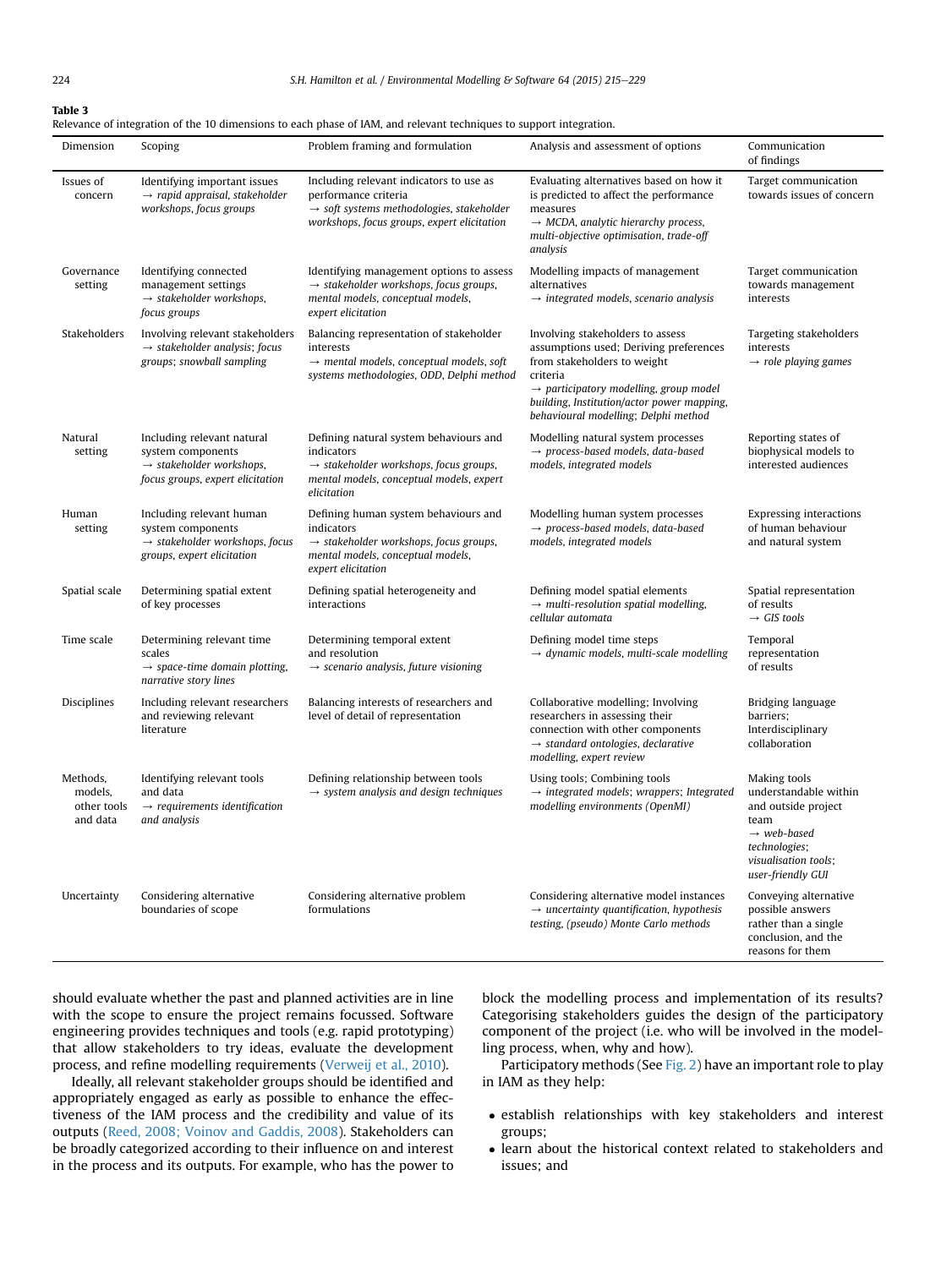<span id="page-10-0"></span>

Fig. 2. The IAM process phases and steps. The level of model- and stakeholder-support required for each of the steps is indicated by the colour shading. (Adapted from [Becker et al.,](#page-11-0) [2010\)](#page-11-0). (For interpretation of the references to colour in this figure legend, the reader is referred to the web version of this article.)

• reveal the divergent and potentially conflicting values, interests and underlying objectives held by stakeholders ([Voinov and](#page-13-0) [Bousquet, 2010](#page-13-0)).

Depending on the modelling purpose and the local situation, various participatory approaches can be used. For example, rapid appraisal ([Beebe, 1995\)](#page-11-0) is an umbrella approach that covers a wide range of data collection methods, such as one-to-one interviews, field trips, and information meetings that allow the modeller to gather data quickly. Rapid appraisal might be followed with more detailed and structured discussions through stakeholder workshops or focus groups with a subset of stakeholders with a particular interest.

After all concerns and interests are expressed, it may be necessary to narrow these down to a smaller set of objectives and issues that can be fine-tuned through the process [\(Van Delden et al., 2011\)](#page-13-0). Interactive or deliberative participatory methods can help nonexperts to articulate their knowledge, preferences and values in a structured group process, and help the group reach consensus on the problem and scope to be addressed [\(van Asselt and Rijkens-](#page-13-0)[Klomp, 2002](#page-13-0)). Related to this are soft systems thinking and problem structuring methodologies (e.g. soft systems methodologies; [Checkland and Holwell, 1998\)](#page-12-0) which provide a holistic framework (theories, techniques, and tools) that can support stakeholder participation through scoping and subsequent phases.

The second phase involves building the evidence base to help conceptualise the problem ([Scholes et al., 2013\)](#page-13-0). This evidence includes any relevant literature, data, models and hypotheses, as well as expert and stakeholder knowledge which can be obtained with elicitation tools (e.g. [James et al., 2010\)](#page-12-0). Logical thinking and mapping tools can be useful in representing knowledge and articulating ideas [\(Wolstenholme, 1999; Kelleher and Wagener, 2011\)](#page-14-0). Mapping techniques vary from very simple and unstructured (e.g. mind maps), to semi-formal and moderately structured (e.g. conceptual models, causal loop diagrams), to very structured (e.g. DPSIR; [Gregory et al., 2013\)](#page-12-0).

Participatory methods and tools can be utilised to inform and enhance the conceptualization phase. For example through group brainstorming, a conceptual model(s) can be drawn up to show and summarise all the important variables and processes to be incorporated into the model, their linkages to one another, and to performance indicators [\(Vennix, 1999\)](#page-13-0). This can also be a valuable opportunity for stakeholders to think critically and reflect on their understanding of the system.

During this phase researchers and stakeholders also identify the appropriate criteria, indicators, functions and scales to represent the issues of concern and their related biophysical and socioeconomic processes [\(Reed et al., 2006](#page-13-0)). Scenario planning is a useful approach for helping stakeholders develop a coherent storyline about the cause-and-effect relationships that link future changes in the system drivers, processes, and dependent values (i.e. social, cultural, economic). Scenarios promote "what-if" thinking, explicitly reasoning about the consequences of alternative conceptualisations of a system, actions and events.

Selecting combinations of participatory methods may be a challenging task as it depends on several criteria, including ([Hare, 2011\)](#page-12-0):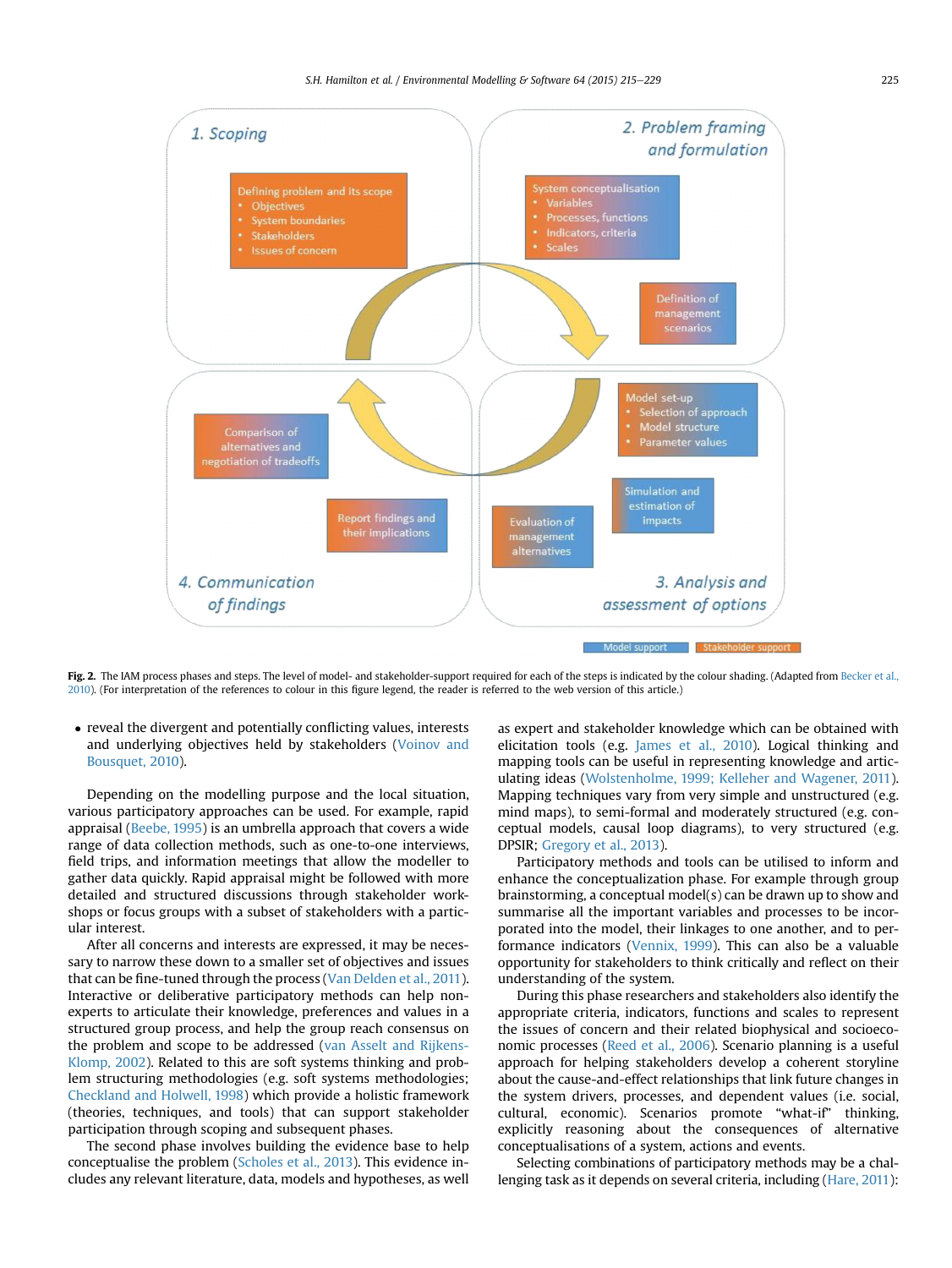- <span id="page-11-0"></span>• the purpose of the participatory activity in the context of the IAM objectives;
- the types and forms of data required to support model development;
- available time, skills, and resources required versus what is available; and
- the relative fit between the selected engagement methods and stakeholder preferences and capacity.

The third phase involves identifying candidate solutions and assessing the various management options or scenarios through modelling or other tools. This includes selecting the appropriate modelling approach, model structure and parameter values (e.g. [Kelly et al., 2013; Jakeman et al., 2006](#page-12-0)) in conjunction with participants to assure that the modelled outputs are aligned with the relevant problem objective. The models are run to estimate the possible impacts of the alternatives on the selected criteria or indicators. If the system processes require detailed representation and appropriate disciplinary models exist, the suitable approach may be to couple the existing models into an integrated model ([Voinov and](#page-13-0) [Shugart, 2013\)](#page-13-0). Other approaches may be more suitable under certain settings. For example system dynamics modelling is appropriate where system feedbacks are important ([Winz et al.,](#page-13-0) [2009](#page-13-0)), Bayesian networks are suitable when data or knowledge is limited [\(Chen and Pollino, 2012](#page-12-0)), and agent-based models are suitable for modelling emergent behaviour from local interactions ([Filatova et al., 2013\)](#page-12-0). The performance measures from the different alternative options can be compared and ranked using techniques such as multi-criteria decision analysis (MCDA), life cycle analysis (LCA), cost benefit analysis (CBA) and risk analysis ([Sinclair, 2011](#page-13-0)).

The final phase is about communicating the model findings and their possible implications to the end user (e.g. decision maker). This includes reporting the uncertainties about the model output or findings. The appropriate style and language of reporting depends on the audience and the purpose of the IAM project. The integrated models and other tools may be packaged in a software platform to facilitate communication and interaction between stakeholders and/or experts ([Croke et al., 2007](#page-12-0)). However, it is crucial that any software or decision support tool be designed and developed with a clear understanding of end-user needs and expectations. Many decision support tools fail to be adopted due to inadequate consultation with the intended end users; the establishment of trust and credibility during the development process can be more important than the end product itself [\(McIntosh et al., 2011](#page-13-0)).

It is clear that the outcome and usefulness of any IAM project hinges on adequate incorporation of each of the ten dimensions. When designing, evaluating or using findings from any IAM project, we encourage the practice of systematically and explicitly considering how each dimension is addressed, as well as uncertainties related to those left out. Ideally, this practice would involve identifying the components being integrated in each of the ten dimensions and providing a rationale for the approach to combining them. Often practical, knowledge and/or data constraints will cause discord between how the dimensions are and should be integrated. Even when integration across a dimension is not explicitly addressed, underlying assumptions are often implied. For example, by considering only a select few natural or human system components in an integrated model, it is assumed that other system components are not relevant to the problem. In another common example, if the spatial scales of processes are upscaled, it is assumed that processes occurring at finer scales are not important. Such assumptions should be made explicit and, where appropriate, assessed for their implications on the study outputs.

#### 4. Conclusion

It is broadly recognised that the interconnectedness of our world requires integrated rather than piecemeal approaches to resolving complex environmental issues, particularly in view of the increasing speed and pervasiveness of connections associated with globalisation. Yet, there is little agreement on what and how to integrate. This paper has highlighted ten dimensions of integration that are of particular interest in integrated modelling and assessment. To go beyond integration as a buzzword, it is important that those undertaking an IAM project are aware of which of these dimensions they are actually addressing within their work, and which they are not. Inadequately integrating these dimensions and/ or omitting important ones may result in impacts of interventions being overlooked, or the modelling effort being rendered irrelevant. In recommending to modellers to reflect on their practice, we would particularly emphasise the need to take a purpose-driven approach. The need for integration arises from the need to integrate issues, management and stakeholders, and the nature and level of integration of the other dimensions should always be performed with that context in mind. Integrated assessment and modelling is not about integration for its own sake. Its raison d'être lies in helping to tackle the complex multi-issue problems faced by coupled human-environment systems.

# Acknowledgements

The authors would like to thank Geoff Syme, Sreedhar Nallan, Clare Southerton and the reviewers for their comments.

#### References

- [Allan, J.D., 2004. Landscapes and riverscapes: the in](http://refhub.elsevier.com/S1364-8152(14)00360-0/sref1a)fluence of land use on stream [ecosystems. Ann. Rev. Ecol. Sys 35, 257](http://refhub.elsevier.com/S1364-8152(14)00360-0/sref1a)-[284](http://refhub.elsevier.com/S1364-8152(14)00360-0/sref1a).
- [Anselin, L., 2001. Spatial effects in econometric practice in environmental and](http://refhub.elsevier.com/S1364-8152(14)00360-0/sref1) [resource economics. Am. J. Agric. Econ. 83, 705](http://refhub.elsevier.com/S1364-8152(14)00360-0/sref1)-[710](http://refhub.elsevier.com/S1364-8152(14)00360-0/sref1).
- [Arnold, T.R., 2013. Procedural knowledge for integrated modelling: towards the](http://refhub.elsevier.com/S1364-8152(14)00360-0/sref2) [modelling playground. Environ. Model. Softw. 39, 135](http://refhub.elsevier.com/S1364-8152(14)00360-0/sref2)-[148](http://refhub.elsevier.com/S1364-8152(14)00360-0/sref2).
- [Ascough II, J.C., Maier, H.R., Ravalico, J.K., Strudley, M.W., 2008. Future research](http://refhub.elsevier.com/S1364-8152(14)00360-0/sref3) [challenges for incorporation of uncertainty in environmental and ecological](http://refhub.elsevier.com/S1364-8152(14)00360-0/sref3) decision-making. Ecol. Model.  $219(3)$ ,  $383-399$ .
- [Ausseil, A.-G.E., Dymond, J.R., Kirschbaum, M.U.F., Andrew, R.M., Par](http://refhub.elsevier.com/S1364-8152(14)00360-0/sref4)fitt, R.L., 2013. [Assessment of multiple ecosystem services in New Zealand at the catchment](http://refhub.elsevier.com/S1364-8152(14)00360-0/sref4) [scale. Environ. Model. Softw. 43, 37](http://refhub.elsevier.com/S1364-8152(14)00360-0/sref4)-[48](http://refhub.elsevier.com/S1364-8152(14)00360-0/sref4).
- [Bach, P.M., Rauch, W., Mikkelsen, P.S., McCarthy, D.T., Deletic, A., 2014. A critical](http://refhub.elsevier.com/S1364-8152(14)00360-0/sref5) [review of integrated urban water modelling](http://refhub.elsevier.com/S1364-8152(14)00360-0/sref5)  $-$  [urban drainage and beyond.](http://refhub.elsevier.com/S1364-8152(14)00360-0/sref5) [Environ. Model. Softw. 54, 88](http://refhub.elsevier.com/S1364-8152(14)00360-0/sref5)-[107.](http://refhub.elsevier.com/S1364-8152(14)00360-0/sref5)
- Bardwell, L.V., 1991. Problem-framing: a perspective on environmental problem-<br>[solving. Environ. Manag. 15 \(5\), 603](http://refhub.elsevier.com/S1364-8152(14)00360-0/sref6)–[612](http://refhub.elsevier.com/S1364-8152(14)00360-0/sref6).
- [Bastin, L., Cornford, D., Jones, R., Heuvelink, G.B.M., Pebesma, E., Stasch, C., Nativi, S.,](http://refhub.elsevier.com/S1364-8152(14)00360-0/sref7) [Mazzetti, P.,Williams,M., 2013. Managing uncertainty in integrated environmental](http://refhub.elsevier.com/S1364-8152(14)00360-0/sref7) [modelling: the UncertWeb framework. Environ. Model. Softw. 39, 116](http://refhub.elsevier.com/S1364-8152(14)00360-0/sref7)-[134](http://refhub.elsevier.com/S1364-8152(14)00360-0/sref7).
- [Becker, A., Soncini-Sessa, R., Castelletti, A., Hattermann, F.F., Willems, P.,](http://refhub.elsevier.com/S1364-8152(14)00360-0/sref8) [Stalnacke, P., Laurans, Y., de Lange, W.J., 2010. How can models help imple](http://refhub.elsevier.com/S1364-8152(14)00360-0/sref8)[menting the water framework directive? In: Hattermann, F.F., Kundzewicz, Z.W.](http://refhub.elsevier.com/S1364-8152(14)00360-0/sref8) [\(Eds.\), Water Framework Directive: Model Supported Implementation. A Water](http://refhub.elsevier.com/S1364-8152(14)00360-0/sref8) [Manager's Guide. IWA Publishing, London.](http://refhub.elsevier.com/S1364-8152(14)00360-0/sref8)
- [Becu, N., Neef, A., Schreinemachers, P., Sangkapitux, C., 2008. Participatory com](http://refhub.elsevier.com/S1364-8152(14)00360-0/sref125)[puter simulation to support collective decision-making: Potential and limits of](http://refhub.elsevier.com/S1364-8152(14)00360-0/sref125) [stakeholder involvement. Land Use Policy 25, 498](http://refhub.elsevier.com/S1364-8152(14)00360-0/sref125)-[509.](http://refhub.elsevier.com/S1364-8152(14)00360-0/sref125)
- [Beebe, J., 1995. Basic concepts and techniques of rapid appraisal. Hum. Organ. 54](http://refhub.elsevier.com/S1364-8152(14)00360-0/sref9)  $(1), 42-51.$  $(1), 42-51.$  $(1), 42-51.$
- [Bennett, N.D., Croke, B.F.W., Guariso, G., Guillaume, J.H.A., Hamilton, S.H.,](http://refhub.elsevier.com/S1364-8152(14)00360-0/sref10) [Jakeman, A.J., Marsilli-Libelli, S., Newham, L.T.H., Norton, J.P., Perrin, C.,](http://refhub.elsevier.com/S1364-8152(14)00360-0/sref10) [Pierce, S.A., Robson, B., Seppelt, R., Voinov, A.A., Fath, B.D., Andreassian, V., 2013.](http://refhub.elsevier.com/S1364-8152(14)00360-0/sref10) [Characterising performance of environmental models. Environ. Model. Softw.](http://refhub.elsevier.com/S1364-8152(14)00360-0/sref10)  $40.1 - 20.$  $40.1 - 20.$
- Blatman, G., Sudret, B., 2010. Effi[cient computation of global sensitivity indices](http://refhub.elsevier.com/S1364-8152(14)00360-0/sref11) [using sparse polynomial chaos expansions. Reliab. Eng. Syst. Saf. 95 \(11\),](http://refhub.elsevier.com/S1364-8152(14)00360-0/sref11) [1216](http://refhub.elsevier.com/S1364-8152(14)00360-0/sref11)-[1229.](http://refhub.elsevier.com/S1364-8152(14)00360-0/sref11)
- [Borusk, M.E., Stow, C.A., Reckhow, K.H., 2004. A Bayesian network of eutrophication](http://refhub.elsevier.com/S1364-8152(14)00360-0/sref12) [models for synthesis, prediction, and uncertainty analysis. Ecol. Model. 173,](http://refhub.elsevier.com/S1364-8152(14)00360-0/sref12) [219](http://refhub.elsevier.com/S1364-8152(14)00360-0/sref12)-[239.](http://refhub.elsevier.com/S1364-8152(14)00360-0/sref12)
- [Caillault, S., Mialhe, F., Vannier, C., Delmotte, S., K](http://refhub.elsevier.com/S1364-8152(14)00360-0/sref14)ê[dowid](http://refhub.elsevier.com/S1364-8152(14)00360-0/sref14)é, C., Amblard, F., Etienne, M., Bécu, N., Gautreau, P., Houet, T., 2013. Influence of incentive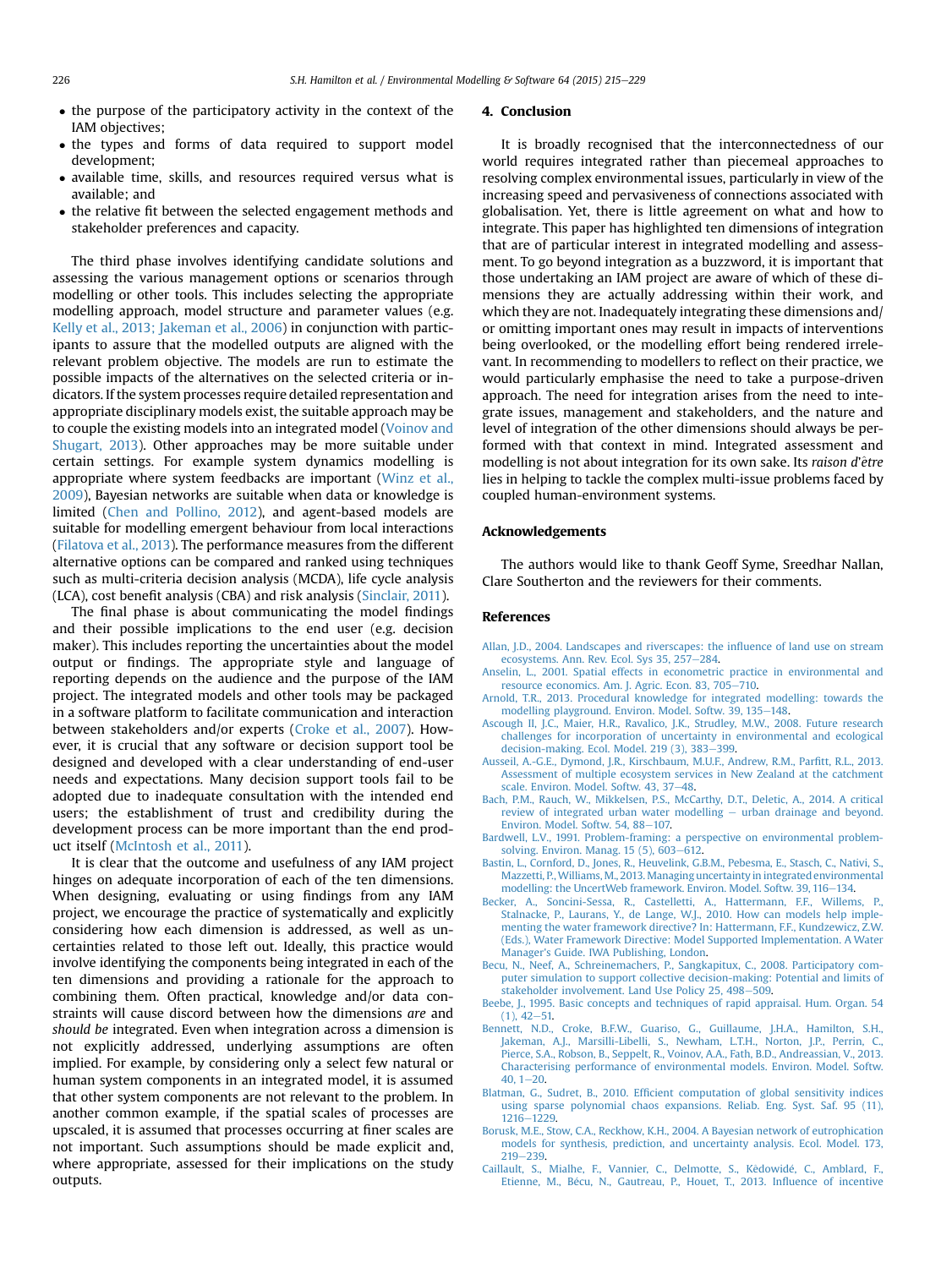<span id="page-12-0"></span>[networks on landscape changes: a simple agent-based simulation approach.](http://refhub.elsevier.com/S1364-8152(14)00360-0/sref14) Environ. Model. Softw.  $45, 64-73$ .

- [Carmona, G., Varela-Ortega, C., Bromley, J., 2013. Supporting decision making under](http://refhub.elsevier.com/S1364-8152(14)00360-0/sref15) [uncertainty: development of a participatory integrated model for water man](http://refhub.elsevier.com/S1364-8152(14)00360-0/sref15)[agement in the middle Guadiana river basin. Environ. Model. Softw. 50,](http://refhub.elsevier.com/S1364-8152(14)00360-0/sref15)  $144 - 157$  $144 - 157$
- [Cash, D.W., Moser, S.C., 2000. Linking global and local scales: designing dynamic](http://refhub.elsevier.com/S1364-8152(14)00360-0/sref3a) [assessment and management processes. Global. Environ. Chang 10, 109](http://refhub.elsevier.com/S1364-8152(14)00360-0/sref3a)-[120](http://refhub.elsevier.com/S1364-8152(14)00360-0/sref3a).
- [Castelletti, A., Soncini-Sessa, R., 2006. A procedural approach to strengthening](http://refhub.elsevier.com/S1364-8152(14)00360-0/sref16) [integration and participation in water resource planning. Environ. Model.](http://refhub.elsevier.com/S1364-8152(14)00360-0/sref16) [Softw. 21 \(10\), 1455](http://refhub.elsevier.com/S1364-8152(14)00360-0/sref16)-[1470.](http://refhub.elsevier.com/S1364-8152(14)00360-0/sref16)
- [Castelletti, A., Soncini-Sessa, R., 2007. Bayesian networks and participatory](http://refhub.elsevier.com/S1364-8152(14)00360-0/sref17) [modelling in water resource management. Environ. Model. Softw. 22,](http://refhub.elsevier.com/S1364-8152(14)00360-0/sref17)  $1075 - 1088$  $1075 - 1088$  $1075 - 1088$
- [Castelletti, A., Galelli, S., Ratto, M., Soncini-Sessa, R., Young, P.C., 2012. A general](http://refhub.elsevier.com/S1364-8152(14)00360-0/sref18) [framework for dynamic emulation modelling in environmental problems. En](http://refhub.elsevier.com/S1364-8152(14)00360-0/sref18)viron. Model. Softw.  $34, 5-18$ .
- [Castronova, A.M., Goodall, J.L., Ercan, M.B., 2013. Integrated modelling within a](http://refhub.elsevier.com/S1364-8152(14)00360-0/sref19) [hydrologic information system: an OpenMI based approach. Environ. Model.](http://refhub.elsevier.com/S1364-8152(14)00360-0/sref19) [Softw. 39, 263](http://refhub.elsevier.com/S1364-8152(14)00360-0/sref19)-[273](http://refhub.elsevier.com/S1364-8152(14)00360-0/sref19).
- [Checkland, P., Holwell, S., 1998. Action research: its nature and validity. Syst. Pract.](http://refhub.elsevier.com/S1364-8152(14)00360-0/sref20) [Action Res. 11 \(1\), 9](http://refhub.elsevier.com/S1364-8152(14)00360-0/sref20)-[21.](http://refhub.elsevier.com/S1364-8152(14)00360-0/sref20)
- [Chen, S.H., Pollino, C.A., 2012. Good practice in Bayesian network modelling. En](http://refhub.elsevier.com/S1364-8152(14)00360-0/sref21)[viron. Model. Softw. 37, 134](http://refhub.elsevier.com/S1364-8152(14)00360-0/sref21)-[145.](http://refhub.elsevier.com/S1364-8152(14)00360-0/sref21)
- [Croke, B.F.W., Ticehurst, J.L., Letcher, R.A., Norton, J.P., Newham, L.T.H., Jakeman, A.J.,](http://refhub.elsevier.com/S1364-8152(14)00360-0/sref22) [2007. Integrated assessment of water resources: Australian experiences. Water](http://refhub.elsevier.com/S1364-8152(14)00360-0/sref22) [Resour. Manag. 21, 351](http://refhub.elsevier.com/S1364-8152(14)00360-0/sref22)-[373.](http://refhub.elsevier.com/S1364-8152(14)00360-0/sref22)
- [Crona, B.I., Parker, J.N., 2012. Learning in support of governance: theories, methods,](http://refhub.elsevier.com/S1364-8152(14)00360-0/sref23) [and a framework to assess how bridging organizations contribute to adaptive](http://refhub.elsevier.com/S1364-8152(14)00360-0/sref23) [resource governance. Ecol. Soc. 17 \(1\), 32.](http://refhub.elsevier.com/S1364-8152(14)00360-0/sref23)
- [Cundill, G., Fabricius, C., 2009. Monitoring in adaptive co-management: toward a](http://refhub.elsevier.com/S1364-8152(14)00360-0/sref24) [learning based approach. J. Environ. Manag. 90 \(11\), 3205](http://refhub.elsevier.com/S1364-8152(14)00360-0/sref24)-[3211.](http://refhub.elsevier.com/S1364-8152(14)00360-0/sref24)
- [Dewulf, A., Bouwen, A., 2008. Frames, scales and actors. In: Proceedings of the](http://refhub.elsevier.com/S1364-8152(14)00360-0/sref25) [European Group of Public Administration Conference. Erasmus University,](http://refhub.elsevier.com/S1364-8152(14)00360-0/sref25) [Rotterdam](http://refhub.elsevier.com/S1364-8152(14)00360-0/sref25).
- [Dewulf, A., Craps, M., Bouwen, R., Taillieu, T., Pahl-Wostl, C., 2005. Integrated](http://refhub.elsevier.com/S1364-8152(14)00360-0/sref26) [management of natural resources: dealing with ambiguous issues, multiple](http://refhub.elsevier.com/S1364-8152(14)00360-0/sref26) [actors and diverging frames. Water Sci. Technol. 52 \(6\), 115](http://refhub.elsevier.com/S1364-8152(14)00360-0/sref26)-[124](http://refhub.elsevier.com/S1364-8152(14)00360-0/sref26).
- [Dewulf, A., François, G., Pahl-Wostl, C., Taillieu, T., 2007. A framing approach to](http://refhub.elsevier.com/S1364-8152(14)00360-0/sref27) [cross-disciplinary research collaboration: experiences from a large-scale](http://refhub.elsevier.com/S1364-8152(14)00360-0/sref27) [research project on adaptive water management. Ecol. Soc. 12 \(2\), 14.](http://refhub.elsevier.com/S1364-8152(14)00360-0/sref27)
- [Dowlatabadi, H., 1995. Integrated assessment models of climate change. Energy](http://refhub.elsevier.com/S1364-8152(14)00360-0/sref29) [Policy 23, 289](http://refhub.elsevier.com/S1364-8152(14)00360-0/sref29)-[296.](http://refhub.elsevier.com/S1364-8152(14)00360-0/sref29)
- Dyer, F., ElSawah, S., Croke, B., Griffi[ths, R., Harrison, E., Lucena-Moya, P.,](http://refhub.elsevier.com/S1364-8152(14)00360-0/sref30) [Jakeman, A., 2014. The effects of climate change on ecologically-relevant](http://refhub.elsevier.com/S1364-8152(14)00360-0/sref30) flow [regime and water quality attributes. Stoch. Environ. Res. Risk Assess. 28 \(1\),](http://refhub.elsevier.com/S1364-8152(14)00360-0/sref30)  $67 - 82$  $67 - 82$
- [Ekasingh, B., Letcher, R.A., 2008. Successes and failures to embed socioeconomic](http://refhub.elsevier.com/S1364-8152(14)00360-0/sref31) [dimensions in integrated natural resource management modeling: lessons from](http://refhub.elsevier.com/S1364-8152(14)00360-0/sref31) Thailand. Math. Comput. Simul. 78  $(2)$ , 137-[145](http://refhub.elsevier.com/S1364-8152(14)00360-0/sref31).
- [Elobeid, A., Tokgoz, S., Dodder, R., Johnson, T., Kaplan, O., Kurkalova, L., Secchi, S.,](http://refhub.elsevier.com/S1364-8152(14)00360-0/sref32) [2013. Integration of agricultural and energy system models for biofuel assess](http://refhub.elsevier.com/S1364-8152(14)00360-0/sref32)[ment. Environ. Model. Softw. 48, 1](http://refhub.elsevier.com/S1364-8152(14)00360-0/sref32)-[16](http://refhub.elsevier.com/S1364-8152(14)00360-0/sref32).
- [ElSawah, S., Mclucas, A., Mazanov, J., 2013. Using a cognitive mapping approach to](http://refhub.elsevier.com/S1364-8152(14)00360-0/sref33) [frame the perceptions of water users about managing water resources: a case](http://refhub.elsevier.com/S1364-8152(14)00360-0/sref33) [study in the Australian Capital Territory. Water Resour. Manag. 27 \(9\),](http://refhub.elsevier.com/S1364-8152(14)00360-0/sref33) [3441](http://refhub.elsevier.com/S1364-8152(14)00360-0/sref33)-[3456](http://refhub.elsevier.com/S1364-8152(14)00360-0/sref33).
- [Filatova, T., Verburg, P.H., Parker, D.C., Stannard, C.A., 2013. Spatial agent-based](http://refhub.elsevier.com/S1364-8152(14)00360-0/sref34) [models for socio-ecological systems: challenges and prospects. Environ.](http://refhub.elsevier.com/S1364-8152(14)00360-0/sref34) Model. Softw.  $45.1 - 7$ .
- [Folke, C., 2006. Resilience: the emergence of a perspective for social-ecological](http://refhub.elsevier.com/S1364-8152(14)00360-0/sref35) [systems. Glob. Environ. Change-Human Policy Dimens. 16 \(3\), 253](http://refhub.elsevier.com/S1364-8152(14)00360-0/sref35)-[267.](http://refhub.elsevier.com/S1364-8152(14)00360-0/sref35)
- [Funtowicz, S.O., Ravetz, J.R., 1993. Science for the post-normal age. Futures 25,](http://refhub.elsevier.com/S1364-8152(14)00360-0/sref37) [739](http://refhub.elsevier.com/S1364-8152(14)00360-0/sref37)-[755.](http://refhub.elsevier.com/S1364-8152(14)00360-0/sref37)
- [Gao, L., Hailu, A., 2012. Ranking management strategies with complex outcomes: an](http://refhub.elsevier.com/S1364-8152(14)00360-0/sref38) AHP-fuzzy evaluation of recreational fi[shing using an integrated agent-based](http://refhub.elsevier.com/S1364-8152(14)00360-0/sref38) [model of a coral reef ecosystem. Environ. Model. Softw. 31, 3](http://refhub.elsevier.com/S1364-8152(14)00360-0/sref38)-[18.](http://refhub.elsevier.com/S1364-8152(14)00360-0/sref38)
- [Gregersen, J.B., Gijsbers, P.J.A., Westen, S.J.P., 2007. OpenMI: open modelling inter](http://refhub.elsevier.com/S1364-8152(14)00360-0/sref39)[face. J. Hydroinform. 9 \(3\), 175](http://refhub.elsevier.com/S1364-8152(14)00360-0/sref39)-[191.](http://refhub.elsevier.com/S1364-8152(14)00360-0/sref39)
- [Gregory, A.J., Atkins, J.P., Burdon, D., Elliott, M., 2013. A problem structuring method](http://refhub.elsevier.com/S1364-8152(14)00360-0/sref40) [for ecosystem-based management: the DPSIR modelling process. Eur. J. Op. Res.](http://refhub.elsevier.com/S1364-8152(14)00360-0/sref40)  $227(3)$ , 558-[569](http://refhub.elsevier.com/S1364-8152(14)00360-0/sref40).
- [Grimm, V., Berger, U., Bastiansen, F., Eliassen, S., Ginot, V., Giske, J., Goss-Custard, J.,](http://refhub.elsevier.com/S1364-8152(14)00360-0/sref41) [Grand, T., Heinz, S.K., Huse, G., Huth, A., Jepsen, J.U., J](http://refhub.elsevier.com/S1364-8152(14)00360-0/sref41)ø[rgensen, C., Mooij, W.M.,](http://refhub.elsevier.com/S1364-8152(14)00360-0/sref41) [Müller, B., Peer, G., Piou, C., Railsback, S.F., Robbins, A.M., Robbins, M.M.,](http://refhub.elsevier.com/S1364-8152(14)00360-0/sref41) [Rossmanith, E., Rüger, N., Strand, E., Souissi, S., Stillman, R.A., Vabø, R., Visser, U.,](http://refhub.elsevier.com/S1364-8152(14)00360-0/sref41) [DeAngelis, D.L., 2006. A standard protocol for describing individual-based and](http://refhub.elsevier.com/S1364-8152(14)00360-0/sref41) agent-based models. Ecol. Model.  $198$   $(1-2)$ ,  $115-126$ .
- [Guillaume, J.H.A., Qureshi, M.E., Jakeman, A.J., 2012. A structured analysis of un](http://refhub.elsevier.com/S1364-8152(14)00360-0/sref42)[certainty surrounding modelled impacts of groundwater-extraction rules.](http://refhub.elsevier.com/S1364-8152(14)00360-0/sref42) [Hydrogeol. J. 20, 915](http://refhub.elsevier.com/S1364-8152(14)00360-0/sref42)-[932.](http://refhub.elsevier.com/S1364-8152(14)00360-0/sref42)
- Gupta, V.G., Clark, M.P., Vrugt, J.A., Abramowitz, G., Ye, M., 2012. Towards a comprehensive assessment of model structural adequacy. Water Resour. Res. 48, W08301. <http://dx.doi.org/10.1029/2011WR011044>.
- [Haasnoot, M., Van Deursen, W.P.A., Guillaume, J.H.A., Kwakkel, J.H., Van Beek, E.,](http://refhub.elsevier.com/S1364-8152(14)00360-0/sref44) [Middelkoop, H., 2014. Fit for purpose? building and evaluating a fast, integrated](http://refhub.elsevier.com/S1364-8152(14)00360-0/sref44) [model for exploring water policy pathways. Environ. Model. Softw. 60, 99](http://refhub.elsevier.com/S1364-8152(14)00360-0/sref44)-[120](http://refhub.elsevier.com/S1364-8152(14)00360-0/sref44).
- [Hare, M., 2011. Forms of participatory modelling and its potential for widespread](http://refhub.elsevier.com/S1364-8152(14)00360-0/sref45) adoption in the water sector. Environ. Policy Gov. 21,  $386-402$  $386-402$ .
- [Hare, M., Pahl-Wostl, C., 2002. Stakeholder categorisation in participatory inte](http://refhub.elsevier.com/S1364-8152(14)00360-0/sref46)grated assessment processes. Integr. Assess.  $3(1)$ ,  $50-62$  $50-62$ .
- [Hering, J.G., Ingold, K.M., 2012. Water resources management: what should be in](http://refhub.elsevier.com/S1364-8152(14)00360-0/sref47)[tegrated? Science 336, 1234](http://refhub.elsevier.com/S1364-8152(14)00360-0/sref47)-[1235. No. 6086](http://refhub.elsevier.com/S1364-8152(14)00360-0/sref47).
- [Hoekstra, A.Y., 1998. Perspectives on Water: an Integrated Model-based Exploration](http://refhub.elsevier.com/S1364-8152(14)00360-0/sref48) [of the Future. International Books, Utrecht, Netherlands.](http://refhub.elsevier.com/S1364-8152(14)00360-0/sref48)
- [Holguin-Gonzalez, J.E., Everaert, G., Boets, P., Galvis, A., Goethals, P.L.M., 2013.](http://refhub.elsevier.com/S1364-8152(14)00360-0/sref4a) [Development and application of an integrated ecological modelling framework](http://refhub.elsevier.com/S1364-8152(14)00360-0/sref4a) [to analyze the impact of wastewater discharges on the ecological water quality](http://refhub.elsevier.com/S1364-8152(14)00360-0/sref4a) [of rivers. Environ. Modell. Softw 48, 27](http://refhub.elsevier.com/S1364-8152(14)00360-0/sref4a)-[36](http://refhub.elsevier.com/S1364-8152(14)00360-0/sref4a).
- [Ib](http://refhub.elsevier.com/S1364-8152(14)00360-0/sref49)áñ[ez, J., Lavado Contador, J.F., Schnabel, S., Pulido Fern](http://refhub.elsevier.com/S1364-8152(14)00360-0/sref49)á[ndez, M., Martínez](http://refhub.elsevier.com/S1364-8152(14)00360-0/sref49) [Valderrama, J., 2014. A model-based integrated assessment of land degradation](http://refhub.elsevier.com/S1364-8152(14)00360-0/sref49) [by water erosion in a valuable Spanish rangeland. Environ. Model. Softw. 55,](http://refhub.elsevier.com/S1364-8152(14)00360-0/sref49)  $201 - 213$  $201 - 213$  $201 - 213$
- [Ison, R., Blackmore, C., Iaquinto, B.L., 2013. Towards systemic and adaptive gover](http://refhub.elsevier.com/S1364-8152(14)00360-0/sref50)[nance: exploring the revealing and concealing aspects of contemporary social](http://refhub.elsevier.com/S1364-8152(14)00360-0/sref50)[learning metaphors. Ecol. Econ. 87, 34](http://refhub.elsevier.com/S1364-8152(14)00360-0/sref50)-[42.](http://refhub.elsevier.com/S1364-8152(14)00360-0/sref50)
- [Jakeman, A.J., Letcher, R.A., 2003. Integrated assessment and modelling: features,](http://refhub.elsevier.com/S1364-8152(14)00360-0/sref51) [principles and examples for catchment management. Environ. Model. Softw. 18,](http://refhub.elsevier.com/S1364-8152(14)00360-0/sref51)  $491 - 501$  $491 - 501$ .
- [Jakeman, A.J., Letcher, R.A., Norton, J.P., 2006. Ten iterative steps in development](http://refhub.elsevier.com/S1364-8152(14)00360-0/sref52) [and evaluation of environmental models. Environ. Model. Softw. 21, 602](http://refhub.elsevier.com/S1364-8152(14)00360-0/sref52)-[614](http://refhub.elsevier.com/S1364-8152(14)00360-0/sref52).
- [James, A., Low Choy, S., Mengersen, K.L., 2010. Elicitator: an expert elicitation tool](http://refhub.elsevier.com/S1364-8152(14)00360-0/sref53) for regression in ecology. Environ. Model. Softw. 25  $(1)$ , 129-[145](http://refhub.elsevier.com/S1364-8152(14)00360-0/sref53).
- [Janssen, S., 2009. Managing the Hydra in Integration: Developing an Integrated](http://refhub.elsevier.com/S1364-8152(14)00360-0/sref54) [Assessment Tool for Agricultural Systems \(PhD thesis\). Wageningen University](http://refhub.elsevier.com/S1364-8152(14)00360-0/sref54).
- [Janssen, S., Ewert, F., Li, H., Athanasiadis, I.N., Wien, J.J.F., Therond, O., Knapen, M.J.R.,](http://refhub.elsevier.com/S1364-8152(14)00360-0/sref55) [Bezlepkina, I., Alkan-Olsson, J., Rizzoli, A.E., Belhouchette, H., Svensson, M., van](http://refhub.elsevier.com/S1364-8152(14)00360-0/sref55) Ittersum, M.K., 2009. Defi[ning assessment projects and scenarios for policy](http://refhub.elsevier.com/S1364-8152(14)00360-0/sref55) [support: use of ontology in integrated assessment and modelling. Environ.](http://refhub.elsevier.com/S1364-8152(14)00360-0/sref55) [Model. Softw. 24, 1491](http://refhub.elsevier.com/S1364-8152(14)00360-0/sref55)-[1500.](http://refhub.elsevier.com/S1364-8152(14)00360-0/sref55)
- [Jønch-Clausen, T., Fugl, J., 2001. Firming up the conceptual basis of integrated water](http://refhub.elsevier.com/S1364-8152(14)00360-0/sref56) [resources management. Water Resour. Dev. 17, 501](http://refhub.elsevier.com/S1364-8152(14)00360-0/sref56)-[510.](http://refhub.elsevier.com/S1364-8152(14)00360-0/sref56)
- [Jones, R.N., 2001. An environmental risk assessment/management framework for](http://refhub.elsevier.com/S1364-8152(14)00360-0/sref57) [climate change impact assessments. Nat. Hazards 23, 197](http://refhub.elsevier.com/S1364-8152(14)00360-0/sref57)-[230](http://refhub.elsevier.com/S1364-8152(14)00360-0/sref57).
- [Katsanevakis, S., Stelzenmuller, V., South, A., Sorensen, T.K., Jones, P.J.S., Kerr, S.,](http://refhub.elsevier.com/S1364-8152(14)00360-0/sref58) [Badalamenti, F., Anagnostou, C., Breen, P., Chust, G., D'Anna, G., Duijn, M.,](http://refhub.elsevier.com/S1364-8152(14)00360-0/sref58) [Filatova, T., Fiorentino, F., Hulsman, H., Johnson, K., Karageorgis, A.P., Kroncke, I.,](http://refhub.elsevier.com/S1364-8152(14)00360-0/sref58) [Mirto, S., Pipitone, C., Portelli, S., Qiu, W., Reiss, H., Sakellariou, D., Salomidi, M.,](http://refhub.elsevier.com/S1364-8152(14)00360-0/sref58) [van Hoof, L., Vassilopoulou, V., Vega Fernandez, T., Voge, S., Weber, A.,](http://refhub.elsevier.com/S1364-8152(14)00360-0/sref58) [Zenetos, A., Hofstede, R.T., 2011. Ecosystem-based marine spatial management:](http://refhub.elsevier.com/S1364-8152(14)00360-0/sref58) [review of concepts, policies, tools, and critical issues. Ocean Coast. Manag. 54](http://refhub.elsevier.com/S1364-8152(14)00360-0/sref58)  $(11), 807 - 820.$  $(11), 807 - 820.$  $(11), 807 - 820.$
- [Kaufmann-Hayoz, R., B](http://refhub.elsevier.com/S1364-8152(14)00360-0/sref59)ättig, C., Bruppacher, S., Defila, R., Di Giulio, A., Flury-<br>Kleubler, P., Friederich, U., Garbely, M., Gutscher, H., Jäggi, C., Jegen, M., [Mosier, H.-J., Müller, A., North, N., Ulli-Beer, S., Wichtermann, J., 2001.](http://refhub.elsevier.com/S1364-8152(14)00360-0/sref59) [A typology of tools for building sustainable strategies. In: Kaufmann-Hayoz, R.,](http://refhub.elsevier.com/S1364-8152(14)00360-0/sref59) [Gutscher, H. \(Eds.\), Changing Things - Moving People. Birkh](http://refhub.elsevier.com/S1364-8152(14)00360-0/sref59)äuser, Basel [Switzerland, pp. 33](http://refhub.elsevier.com/S1364-8152(14)00360-0/sref59)-[108](http://refhub.elsevier.com/S1364-8152(14)00360-0/sref59).
- [Kelleher, C., Wagener, T., 2011. Ten guidelines for effective data visualization in](http://refhub.elsevier.com/S1364-8152(14)00360-0/sref60) scientifi[c publications. Environ. Model. Softw. 26 \(6\), 822](http://refhub.elsevier.com/S1364-8152(14)00360-0/sref60)-[827.](http://refhub.elsevier.com/S1364-8152(14)00360-0/sref60)
- [Kelly, R.A., Jakeman, A.J., Barreteau, O., Borsuk, M.E., ElSawah, S., Hamilton, S.H.,](http://refhub.elsevier.com/S1364-8152(14)00360-0/sref61) [Henriksen, H.J., Kuikka, S., Maier, H.R., Rizzoli, A.E., van Delden, H., Voinov, A.A.,](http://refhub.elsevier.com/S1364-8152(14)00360-0/sref61) 2013. Selecting among fi[ve common modelling approaches for integrated envi](http://refhub.elsevier.com/S1364-8152(14)00360-0/sref61)[ronmental assessment and management. Environ. Model. Softw. 47, 159](http://refhub.elsevier.com/S1364-8152(14)00360-0/sref61)-[181.](http://refhub.elsevier.com/S1364-8152(14)00360-0/sref61)
- [Knapen, R., Janssen, S., Roosenschoon, O., Verweij, P., de Winter, W., Uiterwijk, M.,](http://refhub.elsevier.com/S1364-8152(14)00360-0/sref62) [Wien, J.-E., 2013. Evaluating OpenMI as a model integration platform across](http://refhub.elsevier.com/S1364-8152(14)00360-0/sref62) [disciplines. Environ. Model. Softw. 39, 274](http://refhub.elsevier.com/S1364-8152(14)00360-0/sref62)-[282.](http://refhub.elsevier.com/S1364-8152(14)00360-0/sref62)
- [Korfmacher, K.S., 2001. The politics of participation in watershed modeling. Environ.](http://refhub.elsevier.com/S1364-8152(14)00360-0/sref5a) [Manag 27 \(2\), 161](http://refhub.elsevier.com/S1364-8152(14)00360-0/sref5a)-[176](http://refhub.elsevier.com/S1364-8152(14)00360-0/sref5a).
- [Kragt, M.E., Newham, L.T.H., Bennett, J., Jakeman, A.J., 2011. An integrated approach](http://refhub.elsevier.com/S1364-8152(14)00360-0/sref63) [to linking economic valuation and catchment modelling. Environ. Model. Softw.](http://refhub.elsevier.com/S1364-8152(14)00360-0/sref63)  $26(1), 92-102.$  $26(1), 92-102.$
- [Kragt, M.E., Robson, B.J., Macleod, C.J.A., 2013. Modellers' roles in integrative](http://refhub.elsevier.com/S1364-8152(14)00360-0/sref64) [research projects. Environ. Model. Softw. 39 \(1\), 322](http://refhub.elsevier.com/S1364-8152(14)00360-0/sref64)-[330](http://refhub.elsevier.com/S1364-8152(14)00360-0/sref64).
- [Labiosa, W.B., Forney, W.M., Esnard, A.-M., Mitsova-Boneva, D., Bernknopf, R.,](http://refhub.elsevier.com/S1364-8152(14)00360-0/sref65) [Hearn, P., Hogan, D., Pearlstine, L., Strong, D., Gladwin, H., Swain, E., 2013. An](http://refhub.elsevier.com/S1364-8152(14)00360-0/sref65) [integrated multi-criteria scenario evaluation web tool for participatory land-use](http://refhub.elsevier.com/S1364-8152(14)00360-0/sref65) [planning in urbanized areas: the ecosystem portfolio model. Environ. Model.](http://refhub.elsevier.com/S1364-8152(14)00360-0/sref65) [Softw. 41, 210](http://refhub.elsevier.com/S1364-8152(14)00360-0/sref65)-[222.](http://refhub.elsevier.com/S1364-8152(14)00360-0/sref65)
- [Langsdale, S., Beall, A., Bourget, E., Hagen, E., Kudlas, S., Palmer, R., Tate, D.,](http://refhub.elsevier.com/S1364-8152(14)00360-0/sref66) [Werick, W., 2013. Collaborative modeling for decision support in water re](http://refhub.elsevier.com/S1364-8152(14)00360-0/sref66)[sources: principles and best practices. J. Am. Water Resour. Assoc. 49, 629](http://refhub.elsevier.com/S1364-8152(14)00360-0/sref66)-[638](http://refhub.elsevier.com/S1364-8152(14)00360-0/sref66).
- [Laniak, G.F., Olchin, G., Goodall, J., Voinov, A., Hill, M., Glynn, P., Whelan, G.,](http://refhub.elsevier.com/S1364-8152(14)00360-0/sref67) [Geller, G., Quinn, N., Blind, M., Peckham, S., Reaney, S., Gaber, N., Kennedy, R.,](http://refhub.elsevier.com/S1364-8152(14)00360-0/sref67) [Hughes, A., 2013. Integrated environmental modeling: a vision and roadmap for](http://refhub.elsevier.com/S1364-8152(14)00360-0/sref67) [the future. Environ. Model. Softw. 39, 3](http://refhub.elsevier.com/S1364-8152(14)00360-0/sref67)-[23.](http://refhub.elsevier.com/S1364-8152(14)00360-0/sref67)
- [Larocque, G.R., Bhatti, J., Arsenault, A., 2014. Integrated modelling software platform](http://refhub.elsevier.com/S1364-8152(14)00360-0/sref68) [development for effective use of ecosystem models. Ecol. Model. 288, 195](http://refhub.elsevier.com/S1364-8152(14)00360-0/sref68)-[202](http://refhub.elsevier.com/S1364-8152(14)00360-0/sref68).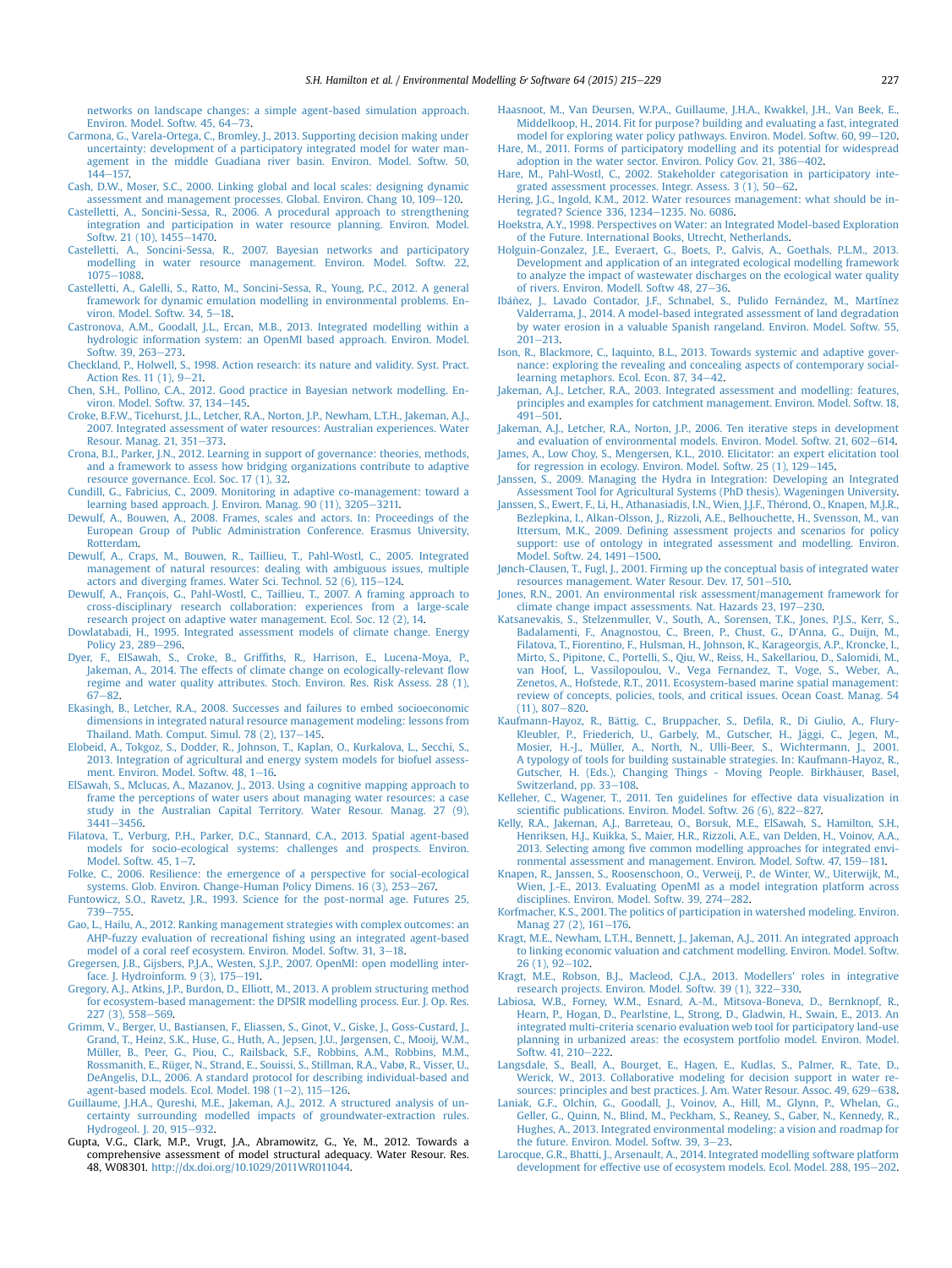- <span id="page-13-0"></span>[Levis, J.W., Barlaz, M.A., DeCarolis, J.F., Ranjithan, S.R., 2013. A generalized multi](http://refhub.elsevier.com/S1364-8152(14)00360-0/sref69)[stage optimization modeling framework for life cycle assessment-based inte](http://refhub.elsevier.com/S1364-8152(14)00360-0/sref69)[grated solid waste management. Environ. Model. Softw. 50, 51](http://refhub.elsevier.com/S1364-8152(14)00360-0/sref69)–[65](http://refhub.elsevier.com/S1364-8152(14)00360-0/sref69).
- [Liu, Y., Gupta, H., Springer, E., Wagener, T., 2008. Linking science with environ](http://refhub.elsevier.com/S1364-8152(14)00360-0/sref70)[mental decision making: experiences from an integrated modelling approach to](http://refhub.elsevier.com/S1364-8152(14)00360-0/sref70) [supporting sustainable water resources management. Environ. Model. Softw.](http://refhub.elsevier.com/S1364-8152(14)00360-0/sref70)  $23.846 - 858.$  $23.846 - 858.$
- [Mahmoud, M., Liu, Y., Hartmann, H., Stewart, S., Wagener, T., Semmens, D.,](http://refhub.elsevier.com/S1364-8152(14)00360-0/sref7a) [Stewart, R., Gupta, H., Dominguez, D., Dominguez, F., Hulse, D., Letcher, R.,](http://refhub.elsevier.com/S1364-8152(14)00360-0/sref7a) [Rashleigh, B., Smith, C., Street, R., Ticehurst, J., Twery, M., van Delden, H.,](http://refhub.elsevier.com/S1364-8152(14)00360-0/sref7a) [Waldick, R., White, D., Winter, L., 2009. A formal framework for scenario](http://refhub.elsevier.com/S1364-8152(14)00360-0/sref7a) [development in support of environmental decision-making. Environ. Model.](http://refhub.elsevier.com/S1364-8152(14)00360-0/sref7a) [Softw 24, 798](http://refhub.elsevier.com/S1364-8152(14)00360-0/sref7a)-[808](http://refhub.elsevier.com/S1364-8152(14)00360-0/sref7a).
- [Martinez-Moyano, I.J., 2012. Documentation for model transparency. Syst. Dyn. Rev.](http://refhub.elsevier.com/S1364-8152(14)00360-0/sref71)  $28.199 - 208.$  $28.199 - 208.$
- [McIntosh, B.S., Ascough II, J.C., Twery, M., Chew, J., Elmahdi, A., Haase, D., Harou, J.J.,](http://refhub.elsevier.com/S1364-8152(14)00360-0/sref73) [Hepting, D., Cuddy, S., Jakeman, A.J., Chen, S., Kassahun, A., Lautenbach, S.,](http://refhub.elsevier.com/S1364-8152(14)00360-0/sref73) [Matthews, K., Merritt, W., Quinn, N.W.T., Rodriquez-Roda, I., Sieber, S.,](http://refhub.elsevier.com/S1364-8152(14)00360-0/sref73) [Stavenga, M., Sulis, A., Ticehurst, J., Volk, M., Wrobel, M., van Delden, H., El-](http://refhub.elsevier.com/S1364-8152(14)00360-0/sref73)[Sawah, S., Rizzoli, A.E., Voinov, A.A., 2011. Environmental decision support](http://refhub.elsevier.com/S1364-8152(14)00360-0/sref73) [systems \(EDSS\) development](http://refhub.elsevier.com/S1364-8152(14)00360-0/sref73) - [challenges and best practices. Environ. Model.](http://refhub.elsevier.com/S1364-8152(14)00360-0/sref73) [Softw. 26 \(12\), 1389](http://refhub.elsevier.com/S1364-8152(14)00360-0/sref73)-[1402](http://refhub.elsevier.com/S1364-8152(14)00360-0/sref73).
- [Medema, W., McIntosh, B.S., Jeffrey, P.J., 2008. From premise to practice: a critical](http://refhub.elsevier.com/S1364-8152(14)00360-0/sref74) [assessment of integrated water resources management and adaptive manage](http://refhub.elsevier.com/S1364-8152(14)00360-0/sref74)[ment approaches in the water sector. Ecol. Soc. 13 \(2\), 29](http://refhub.elsevier.com/S1364-8152(14)00360-0/sref74).
- [Mitchell, B., 1990. Integrated Water Management: International Experiences and](http://refhub.elsevier.com/S1364-8152(14)00360-0/sref75) [Perspectives. Bel-haven Press, London, U.K.](http://refhub.elsevier.com/S1364-8152(14)00360-0/sref75)
- [Morgan, M.G., Dowlatabadi, H., 1996. Learning from integrated assessment of](http://refhub.elsevier.com/S1364-8152(14)00360-0/sref76) climate change. Clim. Change  $34$   $(3-4)$ ,  $337-368$ .
- [Müller, B., Bohn, F., Dreßler, G., Groeneveld, J., Klassert, C., Martin, R., Schlüter, M.,](http://refhub.elsevier.com/S1364-8152(14)00360-0/sref77) [Schulze, J., Weise, H., Schwarz, N., 2013. Describing human decisions in agent](http://refhub.elsevier.com/S1364-8152(14)00360-0/sref77)[based models](http://refhub.elsevier.com/S1364-8152(14)00360-0/sref77)  $-$  [ODD](http://refhub.elsevier.com/S1364-8152(14)00360-0/sref77)  $+$  [D, an extension of the ODD protocol. Environ. Model.](http://refhub.elsevier.com/S1364-8152(14)00360-0/sref77) [Softw. 48, 37](http://refhub.elsevier.com/S1364-8152(14)00360-0/sref77)-[48.](http://refhub.elsevier.com/S1364-8152(14)00360-0/sref77)
- Nandalal, K.D.W., Simonovic, S.P., 2003. Conflict Resolution Support System. A Software for the Resolution of Conflicts in Water Resource Management. Prepared for Division of Water Sciences, UNESCO. [http://webworld.unesco.org/wa](http://webworld.unesco.org/water/wwap/pccp/phase2/crss/users_manual.pdf) [ter/wwap/pccp/phase2/crss/users\\_manual.pdf](http://webworld.unesco.org/water/wwap/pccp/phase2/crss/users_manual.pdf) (accessed Oct. 2014).
- [Newell, B., Crumley, C.L., Hassan, N., Lambin, E.F., Pahl-Wostl, C., Underdal, A.,](http://refhub.elsevier.com/S1364-8152(14)00360-0/sref79) [Wasson, R., 2005. A conceptual template for integrative human](http://refhub.elsevier.com/S1364-8152(14)00360-0/sref79)-[environment](http://refhub.elsevier.com/S1364-8152(14)00360-0/sref79) [research. Glob. Environ. Change 15 \(4\), 299](http://refhub.elsevier.com/S1364-8152(14)00360-0/sref79)-[307.](http://refhub.elsevier.com/S1364-8152(14)00360-0/sref79)
- [Newham, L.T.H., Jakeman, A.J., Letcher, R.A., 2007. Stakeholder participation in](http://refhub.elsevier.com/S1364-8152(14)00360-0/sref80) [modelling for integrated catchment assessment and management: an Austra](http://refhub.elsevier.com/S1364-8152(14)00360-0/sref80)[lian case study. Int. J. River Basin Manag. 5 \(2\), 79](http://refhub.elsevier.com/S1364-8152(14)00360-0/sref80)-[91.](http://refhub.elsevier.com/S1364-8152(14)00360-0/sref80)
- Oxford English Dictionary, 2014. OED Online. Oxford University Press. [www.oed.com](http://www.oed.com). [Pahl-Wostl, C., 2007. The implications of complexity for integrated resources](http://refhub.elsevier.com/S1364-8152(14)00360-0/sref82) [management. Environ. Model. Softw. 22 \(5\), 561](http://refhub.elsevier.com/S1364-8152(14)00360-0/sref82)-[569.](http://refhub.elsevier.com/S1364-8152(14)00360-0/sref82)
- [Pahl-Wostl, C., Giupponi, C., Richards, K., Binder, C., de Sherbinin, A., Sprinz, D.,](http://refhub.elsevier.com/S1364-8152(14)00360-0/sref83) [Toonen, T., van Bers, C., 2013. Transition towards a new global change science:](http://refhub.elsevier.com/S1364-8152(14)00360-0/sref83) [requirements for methodologies, methods, data and knowledge. Environ. Sci.](http://refhub.elsevier.com/S1364-8152(14)00360-0/sref83) [Policy 28, 36](http://refhub.elsevier.com/S1364-8152(14)00360-0/sref83)-[47.](http://refhub.elsevier.com/S1364-8152(14)00360-0/sref83)
- [Park, N.-W., 2013. Spatial Downscaling of TRMM Precipitation Using Geostatistics](http://refhub.elsevier.com/S1364-8152(14)00360-0/sref84) [and Fine Scale Environmental Variables. Advances in Meteorology 2013. Article](http://refhub.elsevier.com/S1364-8152(14)00360-0/sref84) [ID 237126, 9 pp](http://refhub.elsevier.com/S1364-8152(14)00360-0/sref84).
- [Parker, P., Letcher, R., Jakeman, A., Beck, M.B., Harris, G., Argent, R.M., Hare, M., Pahl-](http://refhub.elsevier.com/S1364-8152(14)00360-0/sref85)[Wostl, C., Voinov, A., Janssen, M., Sullivan, P., Scoccimarro, M., Friend, A.,](http://refhub.elsevier.com/S1364-8152(14)00360-0/sref85) [Sonnenshein, M., Baker, D., Matejicek, L., Odulaja, D., Deadman, P., Lim, K.,](http://refhub.elsevier.com/S1364-8152(14)00360-0/sref85) [Larocque, G., Tarikhi, P., Fletcher, C., Put, A., Maxwell, T., Charles, A., Breeze, H.,](http://refhub.elsevier.com/S1364-8152(14)00360-0/sref85) [Nakatani, N., Mudgal, S., Naito, W., Osidele, O., Eriksson, I., Kautsky, U., Kautsky, E.,](http://refhub.elsevier.com/S1364-8152(14)00360-0/sref85) [Naeslund, B., Kumblad, L., Park, R., Maltagliati, S., Girardin, P., Rizzoli, A.,](http://refhub.elsevier.com/S1364-8152(14)00360-0/sref85) [Mauriello, D., Hoch, R., Pelletier, D., Reilly, J., Olafsdottir, R., Bin, S., 2002. Progress](http://refhub.elsevier.com/S1364-8152(14)00360-0/sref85) [in integrated assessment and modelling. Environ. Model. Softw. 17 \(3\), 209](http://refhub.elsevier.com/S1364-8152(14)00360-0/sref85)-[217.](http://refhub.elsevier.com/S1364-8152(14)00360-0/sref85)
- [Perez Domínguez, I., Bezlepkina, I., Heckelei, T., Romstad, E., Oude Lansink, A.,](http://refhub.elsevier.com/S1364-8152(14)00360-0/sref134) [Kanellopoulos, A., 2009. Capturing market impacts of farm level policies: a](http://refhub.elsevier.com/S1364-8152(14)00360-0/sref134) [statistical extrapolation approach using biophysical characteristics and farm](http://refhub.elsevier.com/S1364-8152(14)00360-0/sref134) [resources. Environ. Sci. Policy 12 \(5\), 588](http://refhub.elsevier.com/S1364-8152(14)00360-0/sref134)-[600.](http://refhub.elsevier.com/S1364-8152(14)00360-0/sref134)
- [Pidd, M., 2003. Tools for Thinking. Modelling in Management Science, second ed.](http://refhub.elsevier.com/S1364-8152(14)00360-0/sref86) [John Wiley and Sons Ltd, West Sussex, England.](http://refhub.elsevier.com/S1364-8152(14)00360-0/sref86)
- [Qureshi, M.E., Whitten, S.M., Mainuddin, M., Marvanek, S., Elmahdi, A., 2013.](http://refhub.elsevier.com/S1364-8152(14)00360-0/sref87) [A biophysical and economic model of agriculture and water in the Murray-](http://refhub.elsevier.com/S1364-8152(14)00360-0/sref87)[Darling Basin, Australia. Environ. Model. Softw. 41, 98](http://refhub.elsevier.com/S1364-8152(14)00360-0/sref87)-[106.](http://refhub.elsevier.com/S1364-8152(14)00360-0/sref87)
- [Rahman, J.M., Seaton, S.P., Perraud, J.-M., Hotham, H., Verrelli, D.I., Coleman, J.R.,](http://refhub.elsevier.com/S1364-8152(14)00360-0/sref88) [2003. It's TIME for a new environmental modelling framework. In: Post, D.A.](http://refhub.elsevier.com/S1364-8152(14)00360-0/sref88) [\(Ed.\), MODSIM 2003 International Congress on Modelling and Simulation.](http://refhub.elsevier.com/S1364-8152(14)00360-0/sref88) [Modelling and Simulation Society of Australia and New Zealand Inc., Towns](http://refhub.elsevier.com/S1364-8152(14)00360-0/sref88) $ville, pp. 1727 - 1732.$  $ville, pp. 1727 - 1732.$  $ville, pp. 1727 - 1732.$
- [Reed, M.S., 2008. Stakeholder participation for environmental management: a](http://refhub.elsevier.com/S1364-8152(14)00360-0/sref89) [literature review. Biol. Conserv. 141, 2417](http://refhub.elsevier.com/S1364-8152(14)00360-0/sref89)-[2431.](http://refhub.elsevier.com/S1364-8152(14)00360-0/sref89)
- [Reed, M.S., Fraser, E.D.G., Dougill, A.J., 2006. An adaptive learning process for](http://refhub.elsevier.com/S1364-8152(14)00360-0/sref90) [developing and applying sustainability indicators with local communities. Ecol.](http://refhub.elsevier.com/S1364-8152(14)00360-0/sref90) Econ. 59 (4),  $406 - 418$  $406 - 418$ .
- [Refsgaard, J.C., van der Sluijs, J.P., H](http://refhub.elsevier.com/S1364-8152(14)00360-0/sref91)ø[jberg, A.L., Vanrolleghem, P.A., 2007. Uncer](http://refhub.elsevier.com/S1364-8152(14)00360-0/sref91)[tainty in the environmental modelling process- A framework and guidance.](http://refhub.elsevier.com/S1364-8152(14)00360-0/sref91) [Environ. Model. Softw. 22 \(11\), 1543](http://refhub.elsevier.com/S1364-8152(14)00360-0/sref91)-[1556.](http://refhub.elsevier.com/S1364-8152(14)00360-0/sref91)
- [Risbey, J., Kandlikar, M., Patwardhan, A., 1996. Assessing integrated assessments.](http://refhub.elsevier.com/S1364-8152(14)00360-0/sref92) [Clim. Change 34, 369](http://refhub.elsevier.com/S1364-8152(14)00360-0/sref92)-[395.](http://refhub.elsevier.com/S1364-8152(14)00360-0/sref92)
- Rittel, H.W.J., Webber, M.M., 1973. Dilemmas in a general theory of planning. Policy Sci. 4 (2), 155-169. [http://dx.doi.org/10.1007/bf01405730.](http://dx.doi.org/10.1007/bf01405730)
- [Rizzoli, A.E., Donatelli, M., Athanasiadis, I.N., Villa, F., Huber, D., 2008. Semantic links](http://refhub.elsevier.com/S1364-8152(14)00360-0/sref94) [in integrated modelling frameworks. Math. Comput. Simul. 78, 412](http://refhub.elsevier.com/S1364-8152(14)00360-0/sref94)-[423.](http://refhub.elsevier.com/S1364-8152(14)00360-0/sref94)
- Rosenzweig, C., Jones, J.W., Hatfi[eld, J.L., Ruane, A.C., Boote, K.J., Thorburn, P.,](http://refhub.elsevier.com/S1364-8152(14)00360-0/sref95) [Antle, J.M., Nelson, G.C., Porter, C., Janssen, S., Asseng, S., Basso, B., Ewert, F.,](http://refhub.elsevier.com/S1364-8152(14)00360-0/sref95) [Wallach, D., Baigorria, G., Winter, J.M., 2013. The agricultural model intercom](http://refhub.elsevier.com/S1364-8152(14)00360-0/sref95)[parison and improvement project \(AgMIP\): protocols and pilot studies. Agric.](http://refhub.elsevier.com/S1364-8152(14)00360-0/sref95) For. Meteorol.  $170.166 - 182$  $170.166 - 182$ .
- [Rotmans, J., 1998. Methods for IA: the challenges and opportunities ahead. Environ.](http://refhub.elsevier.com/S1364-8152(14)00360-0/sref96) [Model. Assess. 3, 155](http://refhub.elsevier.com/S1364-8152(14)00360-0/sref96)-[179](http://refhub.elsevier.com/S1364-8152(14)00360-0/sref96).
- [Rotmans, J., van Asselt, M., 1996. Integrated assessment: a growing child on its way](http://refhub.elsevier.com/S1364-8152(14)00360-0/sref97) to maturity. Clim. Change 34,  $327-336$ .
- [Scholes, R.J., Reyers, B., Biggs, R., Spierenburg, M.J., Duriappah, A., 2013. Multi-scale](http://refhub.elsevier.com/S1364-8152(14)00360-0/sref98) [and cross-scale assessments of social-ecological systems and their ecosystem](http://refhub.elsevier.com/S1364-8152(14)00360-0/sref98) services. Curr. Opin. Environ. Sustain.  $5(1)$ ,  $16-25$  $16-25$ .
- [Schwanitz, V.J., 2013. Evaluating integrated assessment models of global climate](http://refhub.elsevier.com/S1364-8152(14)00360-0/sref99) change. Environ. Model. Softw.  $50.120-131$ .
- Sinclair, P., 2011. "Describing the elephant"[: a framework for supporting sustainable](http://refhub.elsevier.com/S1364-8152(14)00360-0/sref100)<br>[development processes. Renew. Sustain. Energy Rev. 15 \(6\), 2990](http://refhub.elsevier.com/S1364-8152(14)00360-0/sref100)–[2998](http://refhub.elsevier.com/S1364-8152(14)00360-0/sref100).
- [Smajgl, A., Izquierdo, L., Huigen, M.G.A., 2008. Modelling endogenous rule changes](http://refhub.elsevier.com/S1364-8152(14)00360-0/sref101) [in an institutional context: the ADICO sequence. Adv. Complex Syst. 11 \(2\),](http://refhub.elsevier.com/S1364-8152(14)00360-0/sref101)  $199 - 215$  $199 - 215$  $199 - 215$ .
- Smith, G.F., 1989. Defi[ning managerial problems: a framework for prescriptive](http://refhub.elsevier.com/S1364-8152(14)00360-0/sref102) [theorizing. Manag. Sci. 35 \(8\), 963](http://refhub.elsevier.com/S1364-8152(14)00360-0/sref102)-[981.](http://refhub.elsevier.com/S1364-8152(14)00360-0/sref102)
- [Stewart-Koster, B., Kennard, M.J., Harch, B.D., Sheldon, F., Arthington, A.H.,](http://refhub.elsevier.com/S1364-8152(14)00360-0/sref103) [Pusey, B.J., 2007. Partitioning the variation in stream](http://refhub.elsevier.com/S1364-8152(14)00360-0/sref103) fish assemblages within a [spatio-temporal hierarchy. Mar. Freshw. Res. 58, 675](http://refhub.elsevier.com/S1364-8152(14)00360-0/sref103)–[686](http://refhub.elsevier.com/S1364-8152(14)00360-0/sref103).
- [Strasser, U., Vilsmaier, U., Prettenhaler, F., Marke, T., Steiger, R., Damm, A., Hanzer, F.,](http://refhub.elsevier.com/S1364-8152(14)00360-0/sref104) [Wilcke, R.A.I., Stotter, J., 2014. Coupled component modelling for inter- and](http://refhub.elsevier.com/S1364-8152(14)00360-0/sref104) [transdisciplinary climate change impact research: dimensions of integration](http://refhub.elsevier.com/S1364-8152(14)00360-0/sref104) [and examples of interface design. Environ. Model. Softw. 60, 180](http://refhub.elsevier.com/S1364-8152(14)00360-0/sref104)-[187.](http://refhub.elsevier.com/S1364-8152(14)00360-0/sref104)
- [Toth, F.L., Hizsnyik, E., 1998. Integrated environmental assessment methods: evo](http://refhub.elsevier.com/S1364-8152(14)00360-0/sref105)[lution and applications. Environ. Model. Assess. 3, 193](http://refhub.elsevier.com/S1364-8152(14)00360-0/sref105)-[207.](http://refhub.elsevier.com/S1364-8152(14)00360-0/sref105)
- [Turner, A., Willetts, J., Fane, S., Giurco, D., Kazaglis, A., White, S., 2008. Guide to](http://refhub.elsevier.com/S1364-8152(14)00360-0/sref106) [Demand Management. Water Services Association of Australia, Sydney.](http://refhub.elsevier.com/S1364-8152(14)00360-0/sref106)
- [van Asselt, M.B.A., Rijkens-Klomp, N., 2002. A look in the mirror: re](http://refhub.elsevier.com/S1364-8152(14)00360-0/sref107)flection on [participation in integrated assessment from a methodological perspective.](http://refhub.elsevier.com/S1364-8152(14)00360-0/sref107) Glob. Environ. Change  $12$ ,  $167-184$  $167-184$ .
- [van Asselt, M.B.A., Beusen, A.H.W., Hilderink, H.B.M., 1996. Uncertainty in integrated](http://refhub.elsevier.com/S1364-8152(14)00360-0/sref108) assessment: a social scientifi[c perspective. Environ. Model. Assess. 1, 71](http://refhub.elsevier.com/S1364-8152(14)00360-0/sref108)-[90](http://refhub.elsevier.com/S1364-8152(14)00360-0/sref108).
- [Van Delden, H., Seppelt, R., White, R., Jakeman, A.J., 2011. A methodology for the](http://refhub.elsevier.com/S1364-8152(14)00360-0/sref9a) [design and development of integrated models for policy support. Environ.](http://refhub.elsevier.com/S1364-8152(14)00360-0/sref9a) [Model. Softw. 26, 266](http://refhub.elsevier.com/S1364-8152(14)00360-0/sref9a)-[279.](http://refhub.elsevier.com/S1364-8152(14)00360-0/sref9a)
- [Van Ittersum, M.K., Ewert, F., Heckelei, T., Wery, J., Alkan Olsson, J., Andersen, E.,](http://refhub.elsevier.com/S1364-8152(14)00360-0/sref10a) [Bezlepkina, I., Brogaard, S., Donatelli, M., Flichman, G., Olsson, L., Rizzoli, A., van](http://refhub.elsevier.com/S1364-8152(14)00360-0/sref10a) [der Wal, T., Wien, J.E., Wolf, J., 2008. Integrated assessment of agricultural](http://refhub.elsevier.com/S1364-8152(14)00360-0/sref10a) [systems](http://refhub.elsevier.com/S1364-8152(14)00360-0/sref10a) - [A component-based framework for the European Union \(SEAMLESS\).](http://refhub.elsevier.com/S1364-8152(14)00360-0/sref10a) [Agric. Sys 96, 150](http://refhub.elsevier.com/S1364-8152(14)00360-0/sref10a)-[165.](http://refhub.elsevier.com/S1364-8152(14)00360-0/sref10a)
- [van Kerkhoff, L., 2005. Integrated research: concepts of connection in environ](http://refhub.elsevier.com/S1364-8152(14)00360-0/sref109)[mental science and policy. Environ. Sci. Policy 8, 452](http://refhub.elsevier.com/S1364-8152(14)00360-0/sref109)-[463.](http://refhub.elsevier.com/S1364-8152(14)00360-0/sref109)
- [Vennix, J.A.M., 1999. Group model-building: tackling messy problems. Syst. Dyn.](http://refhub.elsevier.com/S1364-8152(14)00360-0/sref110) [Rev. 15 \(4\), 379](http://refhub.elsevier.com/S1364-8152(14)00360-0/sref110)-[401.](http://refhub.elsevier.com/S1364-8152(14)00360-0/sref110)
- [Verweij, P.J.F.M., Knapen, M.J.R., de Winter, W.P., Wien, J.J.F., te Roller, J.A., Sieber, S.,](http://refhub.elsevier.com/S1364-8152(14)00360-0/sref111) [Jansen, J.M.L., 2010. An IT perspective on integrated environmental modelling:](http://refhub.elsevier.com/S1364-8152(14)00360-0/sref111) the SIAT case. Ecol. Model.  $221(18)$ ,  $2167-2176$ .
- [Vespignani, A., 2012. Modelling dynamical processes in complex socio-technical](http://refhub.elsevier.com/S1364-8152(14)00360-0/sref112) systems. Nat. Phys.  $8(1)$ ,  $32-39$  $32-39$ .
- [Villa, F., Athanasiadis, I.N., Rizzoli, A.E., 2009. Modelling with knowledge: a review](http://refhub.elsevier.com/S1364-8152(14)00360-0/sref113) [of emerging semantic approaches to environmental modelling. Environ. Model.](http://refhub.elsevier.com/S1364-8152(14)00360-0/sref113) [Softw. 24, 577](http://refhub.elsevier.com/S1364-8152(14)00360-0/sref113)-[589](http://refhub.elsevier.com/S1364-8152(14)00360-0/sref113).
- [Voinov, A., Bousquet, F., 2010. Modelling with stakeholders. Environmental](http://refhub.elsevier.com/S1364-8152(14)00360-0/sref133) [Modelling and Software 25, 1268](http://refhub.elsevier.com/S1364-8152(14)00360-0/sref133)-[1281.](http://refhub.elsevier.com/S1364-8152(14)00360-0/sref133)
- [Voinov, A., Gaddis, E.J.B., 2008. Lessons for successful participatory watershed](http://refhub.elsevier.com/S1364-8152(14)00360-0/sref114) [modeling: a perspective from modeling practitioners. Ecol. Model. 21, 197](http://refhub.elsevier.com/S1364-8152(14)00360-0/sref114)-[207.](http://refhub.elsevier.com/S1364-8152(14)00360-0/sref114)
- Voinov, A., Shugart, H.H., 2013. 'Integronsters'[, integral and integrated modeling.](http://refhub.elsevier.com/S1364-8152(14)00360-0/sref115) Environ. Model. Softw. 39,  $149-158$  $149-158$ .
- [Walker, W.E., Harramoes, P., Rotmans, J., van der Sluijs, J.P., van Asselt, M.B.A.,](http://refhub.elsevier.com/S1364-8152(14)00360-0/sref11w) [Janssen, P., Krayer von Krauss, M.P., 2003. De](http://refhub.elsevier.com/S1364-8152(14)00360-0/sref11w)fining uncertainty. A conceptual [basis for uncertainty management in model-based decision support. Integr.](http://refhub.elsevier.com/S1364-8152(14)00360-0/sref11w) Assess  $4, 5-17.$  $4, 5-17.$
- Walz, A., Lardelli, C., Behrendt, H., Grêt-Regamey, A., Lundström, C., Kytzia, S., [Bebi, P., 2007. Participatory scenario analysis for integrated regional modelling.](http://refhub.elsevier.com/S1364-8152(14)00360-0/sref116) Landsc. Urban Plan.  $81$  (1), 114-[131.](http://refhub.elsevier.com/S1364-8152(14)00360-0/sref116)
- [Weyant, J., Davidson, O., Dowlatabadi, H., Edmonds, J., Grubb, M., Parson, E.A.,](http://refhub.elsevier.com/S1364-8152(14)00360-0/sref117) [Richels, R., Rotmans, J., Shukla, P.R., Tol, R.S.J., Cline, W., Fankhauser, S., 1996.](http://refhub.elsevier.com/S1364-8152(14)00360-0/sref117) [Integrated assessment of climate change: an overview and comparison of ap](http://refhub.elsevier.com/S1364-8152(14)00360-0/sref117)[proaches and results. In: Climate Change 1995-Economic and Social Dimensions](http://refhub.elsevier.com/S1364-8152(14)00360-0/sref117) [of Climate Change, IPCC. Cambridge University Press, Cambridge, pp. 367](http://refhub.elsevier.com/S1364-8152(14)00360-0/sref117)-[396](http://refhub.elsevier.com/S1364-8152(14)00360-0/sref117).
- [White, G.F., 1969. Strategies of American Water Management. University of Michi](http://refhub.elsevier.com/S1364-8152(14)00360-0/sref118)[gan Press, Ann Arbor.](http://refhub.elsevier.com/S1364-8152(14)00360-0/sref118)
- [Winz, I., Brierley, G., Trowsdale, S., 2009. The use of system dynamics simulation in](http://refhub.elsevier.com/S1364-8152(14)00360-0/sref119) water resources management. Water Resour. Manag.  $23(7)$ , 1301-[1323](http://refhub.elsevier.com/S1364-8152(14)00360-0/sref119).
- [Wittmer, H., Rauschmayer, F., Klauer, B., 2006. How to select instruments for the](http://refhub.elsevier.com/S1364-8152(14)00360-0/sref120) [resolution of environmental con](http://refhub.elsevier.com/S1364-8152(14)00360-0/sref120)flicts. Land Use Policy  $23$ ,  $1-9$ .